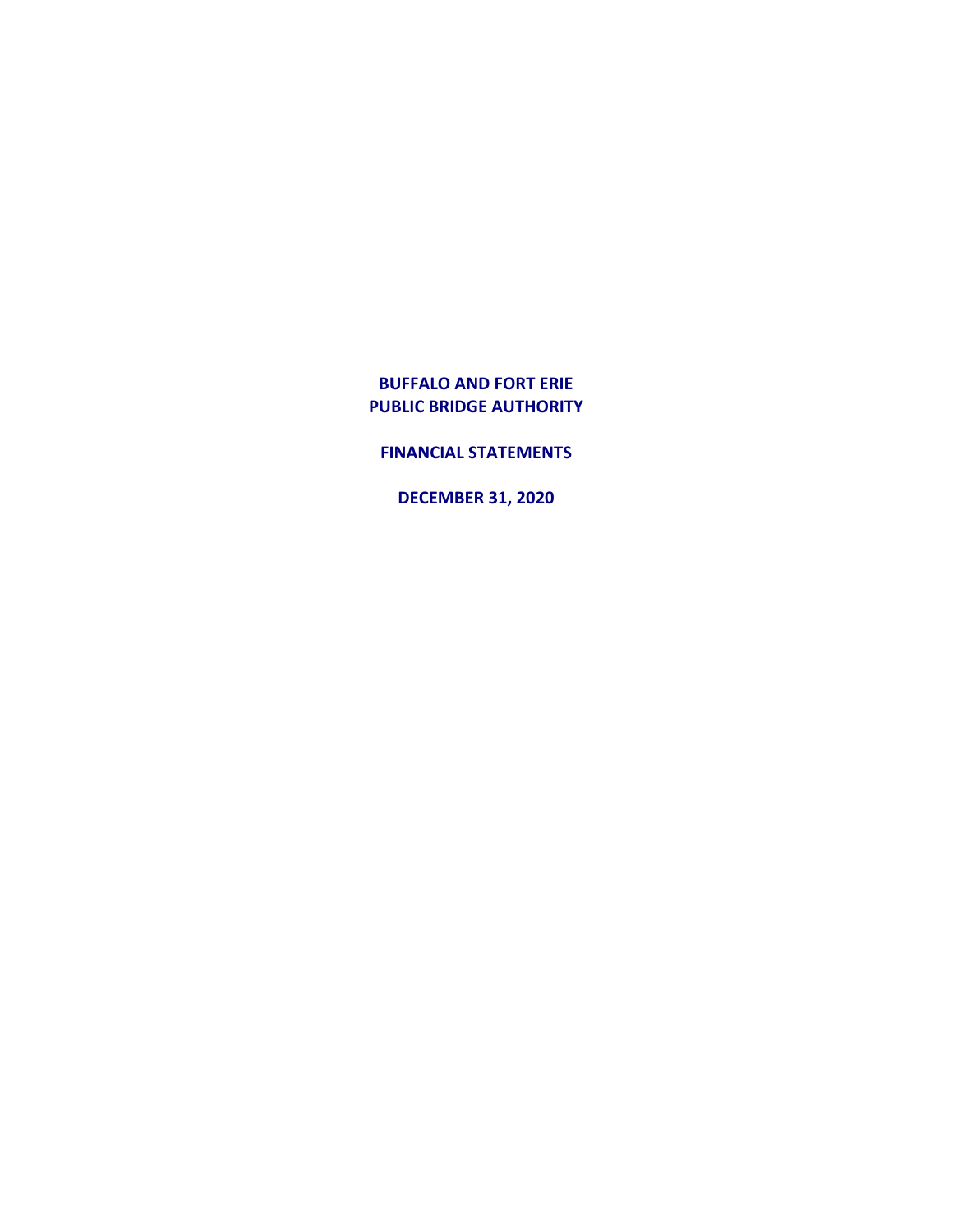## **Table of Contents**

December 31, 2020

Independent Auditors' Report

Management's Discussion and Analysis

## Financial Statements

Balance Sheets Statements of Revenues, Expenses, and Changes in Net Position Statements of Cash Flows Statements of Fiduciary Net Position Statements of Changes in Fiduciary Net Position

Notes to Financial Statements

## Required Supplementary Information (Unaudited)

Schedule of Changes in the Authority's Net Pension Asset and Related Ratios – Canadian Plan Schedule of Changes in the Authority's Net Pension Asset and Related Ratios – U.S. Plan Schedule of Canadian Plan Contributions Schedule of U.S. Plan Contributions Schedule of Changes in the Authority's Net OPEB Liability and Related Ratios and related notes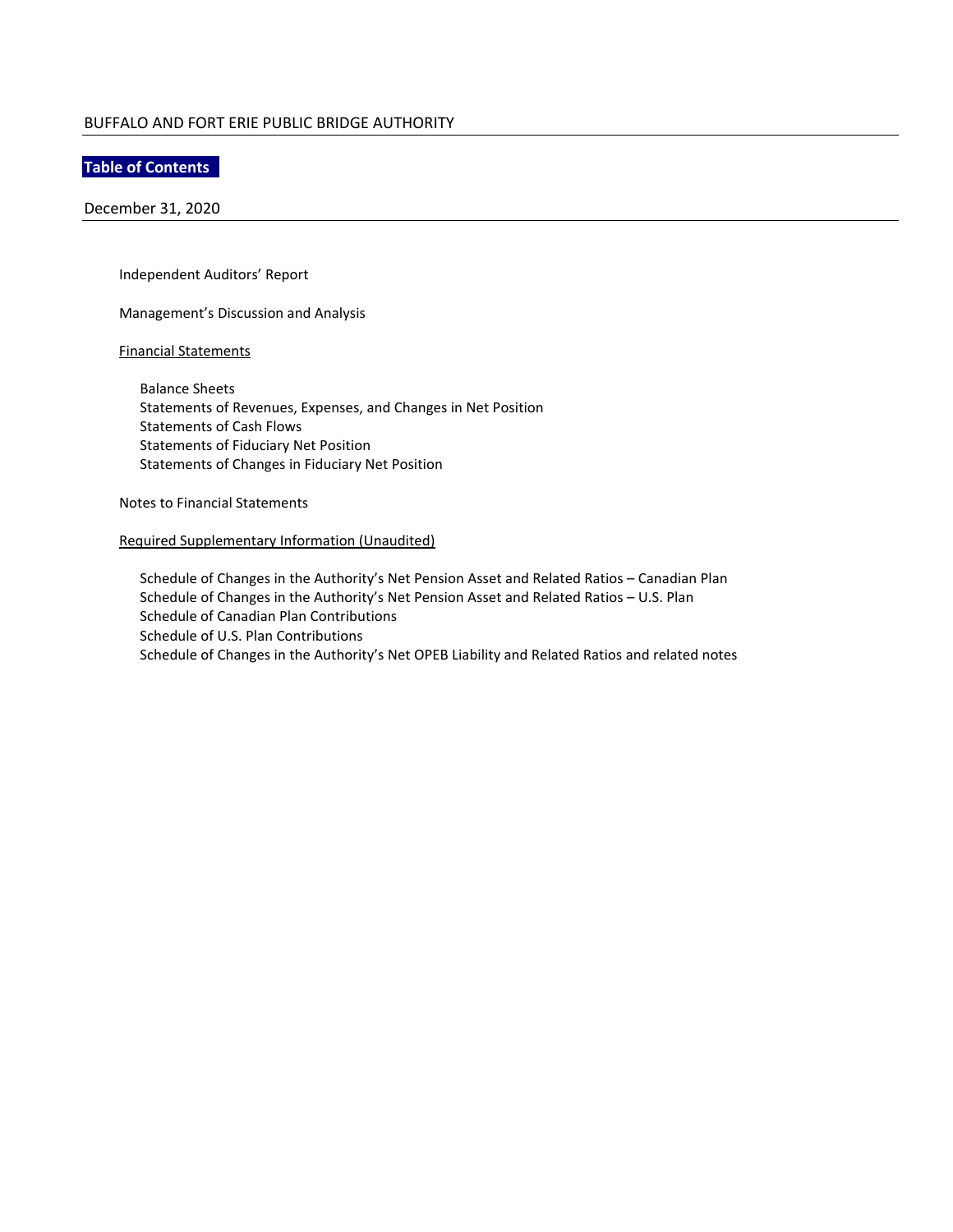

CERTIFIED PUBLIC ACCOUNTANTS

Cyclorama Building | 369 Franklin Street | Buffalo, NY 14202

p:716.856.3300 | f:716.856.2524 | www.LumsdenCPA.com

## **INDEPENDENT AUDITORS' REPORT**

The Board of Directors Buffalo and Fort Erie Public Bridge Authority

We have audited the accompanying financial statements of Buffalo and Fort Erie Public Bridge Authority (the Authority), a business-type activity, as of and for the years ended December 31, 2020 and 2019, and the related notes to the financial statements, which collectively comprise the Authority's basic financial statements as listed in the table of contents.

## **Management's Responsibility for the Financial Statements**

Management is responsible for the preparation and fair presentation of these financial statements in accordance with accounting principles generally accepted in the United States of America; this includes the design, implementation, and maintenance of internal control relevant to the preparation and fair presentation of financial statements that are free from material misstatement, whether due to fraud or error.

## **Auditors' Responsibility**

Our responsibility is to express an opinion on these financial statements based on our audits. We conducted our audits in accordance with auditing standards generally accepted in the United States of America. Those standards require that we plan and perform the audit to obtain reasonable assurance about whether the financial statements are free from material misstatement.

An audit involves performing procedures to obtain audit evidence about the amounts and disclosures in the financial statements. The procedures selected depend on the auditors' judgment, including the assessment of the risks of material misstatement of the financial statements, whether due to fraud or error. In making those risk assessments, the auditor considers internal control relevant to the entity's preparation and fair presentation of the financial statements in order to design audit procedures that are appropriate in the circumstances, but not for the purpose of expressing an opinion on the effectiveness of the entity's internal control. Accordingly, we express no such opinion. An audit also includes evaluating the appropriateness of accounting policies used and the reasonableness of significant accounting estimates made by management, as well as evaluating the overall presentation of the financial statements.

We believe that the audit evidence we have obtained is sufficient and appropriate to provide a basis for our audit opinion.

## **Opinion**

In our opinion, the financial statements referred to above present fairly, in all material respects, the financial position of the Authority as of December 31, 2020 and 2019, and the changes in its financial position and its cash flows for the years then ended in accordance with accounting principles generally accepted in the United States of America.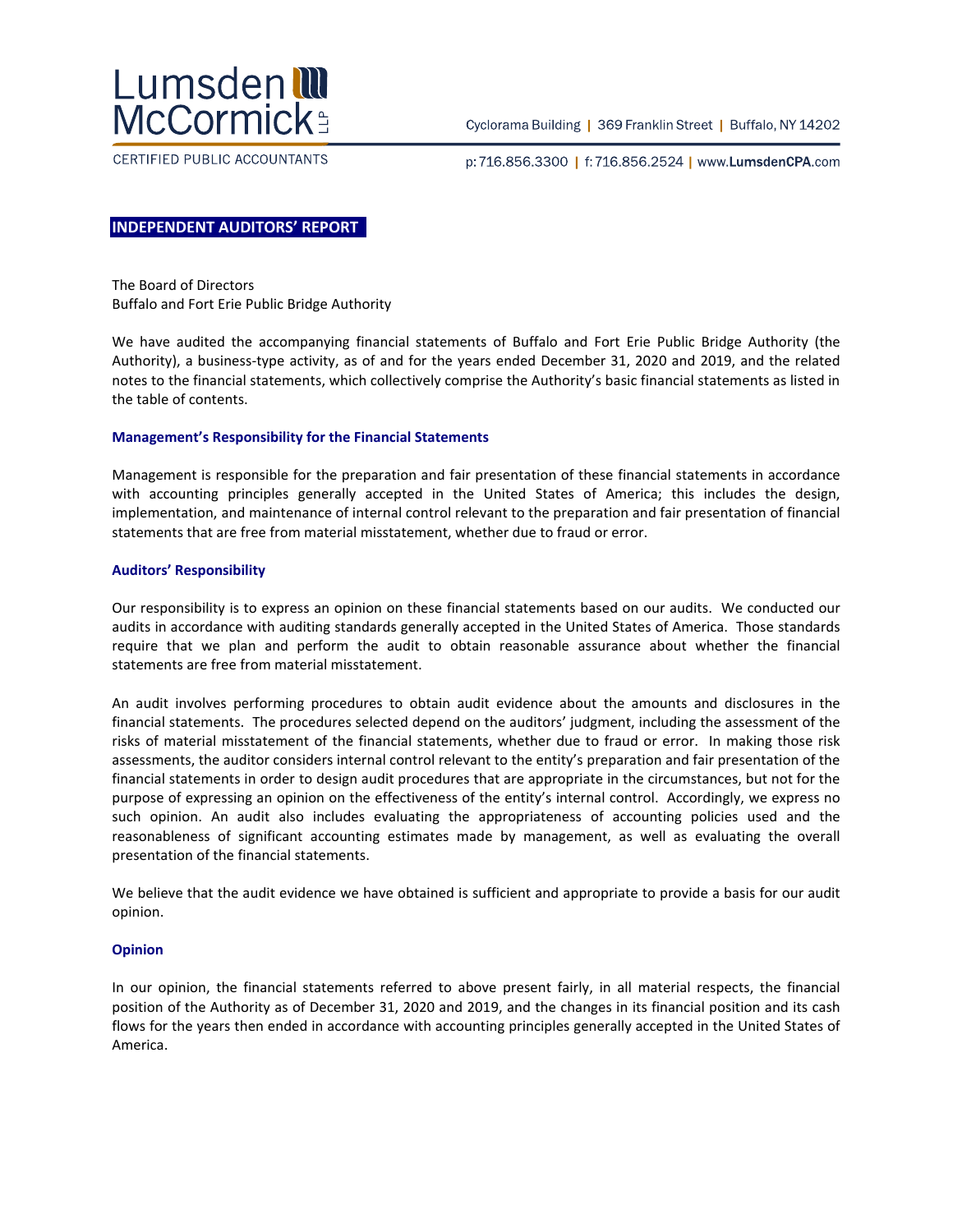#### **Other Matters**

#### *Required Supplementary Information*

Accounting principles generally accepted in the United States of America require that management's discussion and analysis and other required supplementary information, as listed in the table of contents, be presented to supplement the financial statements. Such information, although not a part of the basic financial statements, is required by the Government Accounting Standards Board who considers it to be an essential part of financial reporting for placing the financial statements in an appropriate operational, economic, or historical context. We have applied certain limited procedures to the required supplementary information in accordance with auditing standards generally accepted in the United States of America, which consisted of inquiries of management about the methods of preparing the information and comparing the information for consistency with management's responses to our inquiries, the financial statements, and other knowledge we obtained during our audit of the financial statements. We do not express an opinion or provide any assurance on the information because the limited procedures do not provide us with sufficient evidence to express an opinion or provide any assurance.

February 26, 2021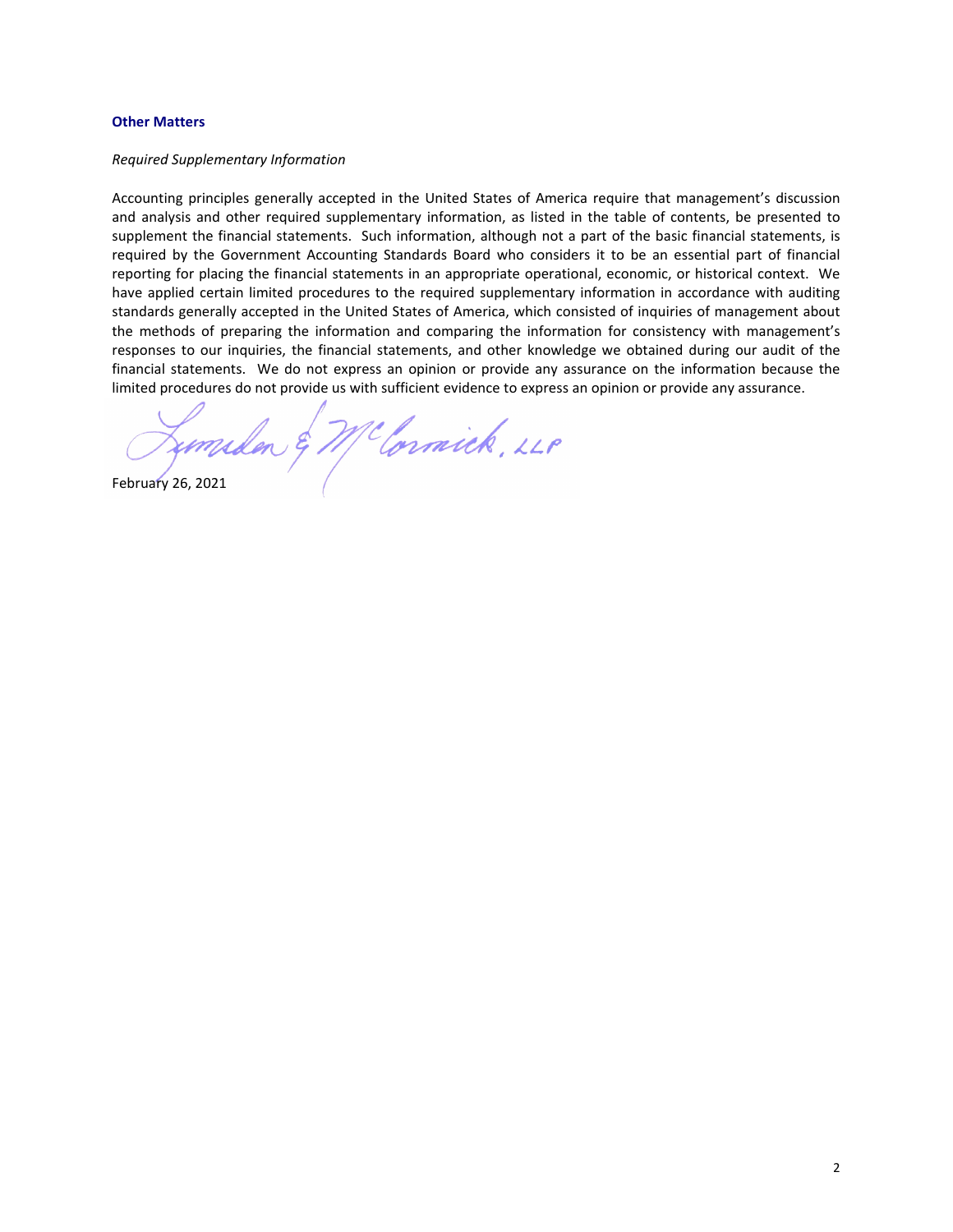## **Management's Discussion and Analysis (Unaudited)**

December 31, 2020

The management of the Buffalo and Fort Erie Public Bridge Authority (hereinafter referred to as the Authority) offers the following overview and analysis of the Authority's financial activities as of and for the years ended December 31, 2020, 2019 and 2018 which should be read in conjunction with the Authority's financial statements and notes to the financial statements.

## **OVERVIEW OF THE FINANCIAL STATEMENTS**

This discussion and analysis is intended to serve as an introduction to the Authority's financial statements. It begins by presenting and explaining the financial statements. These statements have been prepared according to accounting principles generally accepted in the United States of America (GAAP). Revenues and expenses are recorded using the accrual basis of accounting, meaning that they are recorded and recognized by the Authority as earned/incurred, regardless of when cash is received or paid.

Effective January 1, 2018, the Authority adopted GASB Statement No. 75, *Accounting and Financial Reporting for Postemployment Benefits Other Than Pensions* (GASB 75). This statement requires the Authority to include in its statement of net position its net other postemployment benefits (OPEB) liability as well as deferred outflows and deferred inflows of resources related to OPEB. The cumulative effect of this change was a decrease in net position at January 1, 2018 totaling \$9,079,000.

The balance sheets present information on all the Authority's assets, deferred outflows of resources, liabilities, and deferred inflows of resources with the difference reported as net position. Increases or decreases in net position serve as a relative indicator as to whether the Authority's financial position is strengthening or weakening over time.

The statements of revenues, expenses, and changes in net position show the results of the Authority's operations during the year and reflect both operating and non-operating activities. Changes in net position reflect the operational impact of the current year's activities on the financial position of the Authority.

The statements of cash flows provide an analysis of the sources and uses of cash. The cash flow statements show net cash provided or used in operating, capital and related financing, and investing activities.

The notes to the financial statements include additional information which provides a further understanding of the financial statements.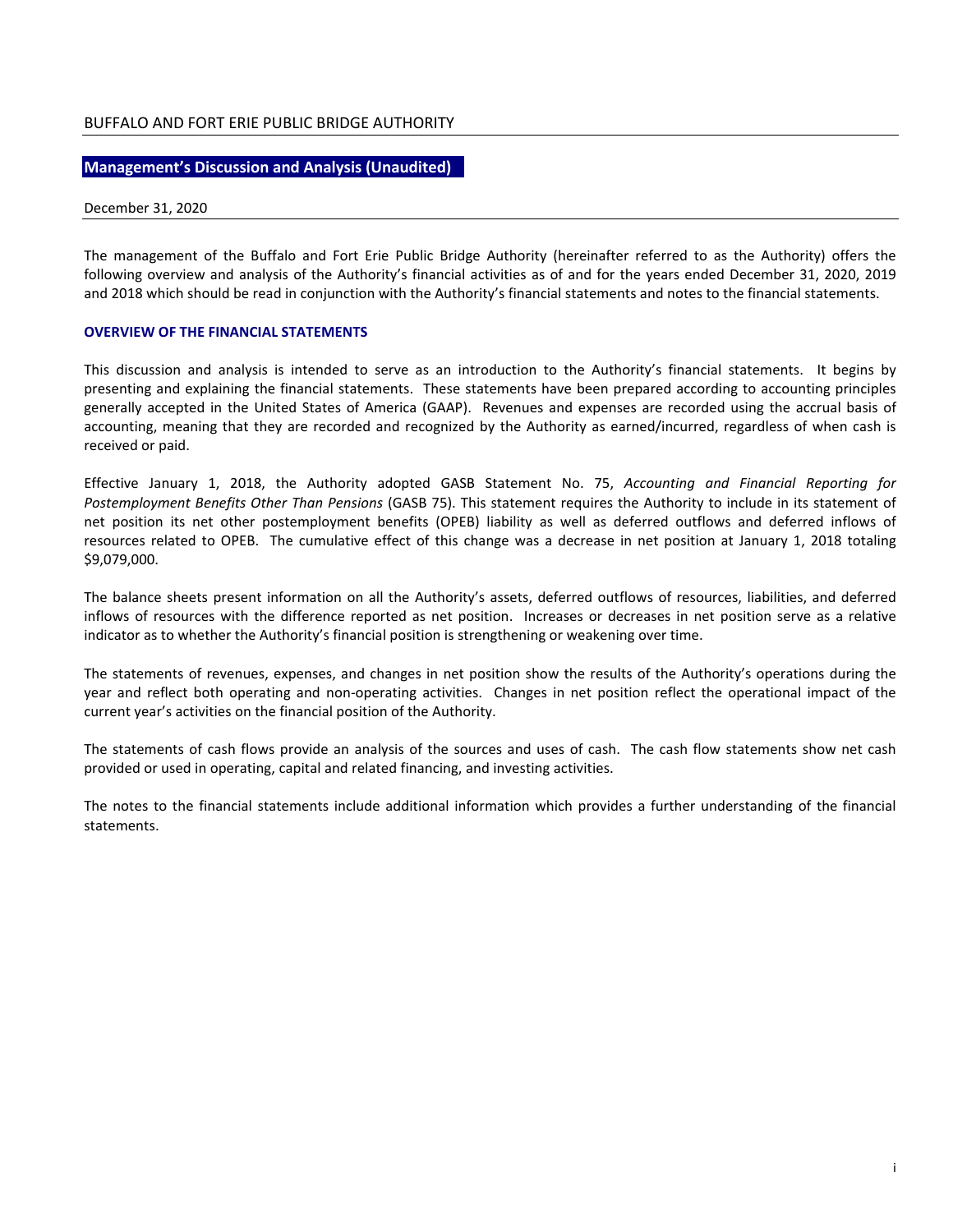#### **FINANCIAL STATEMENT ANALYSIS**

#### **Balance Sheets as of December 31:**

| U.S. $\zeta$ , in thousands                                        | 2020          |    | 2019    |      | 2018    |
|--------------------------------------------------------------------|---------------|----|---------|------|---------|
| <b>Assets</b>                                                      |               |    |         |      |         |
| Current assets                                                     | \$<br>79,607  | Ŝ. | 94.734  | - \$ | 95,723  |
| <b>Restricted assets</b>                                           | 19,374        |    | 19,678  |      | 36,026  |
| Net pension asset                                                  | 7,390         |    | 3,582   |      | 5,322   |
| Capital assets, net                                                | 249,913       |    | 239,199 |      | 215,763 |
| <b>Total assets</b>                                                | 356,284       |    | 357,193 |      | 352,834 |
| Deferred outflows of resources                                     | 2,977         |    | 4,826   |      | 13,146  |
| Total assets and deferred outflows of resources                    | \$<br>359,261 | \$ | 362,019 | \$   | 365,980 |
| <b>Liabilities</b>                                                 |               |    |         |      |         |
| <b>Current liabilities</b>                                         | \$<br>10,453  | Ŝ. | 12,536  | -\$  | 16,713  |
| Noncurrent liabilities                                             | 97,072        |    | 105,999 |      | 122,882 |
| <b>Total liabilities</b>                                           | 107,525       |    | 118,535 |      | 139,595 |
| Deferred inflows of resources                                      | 6,706         |    | 3,721   |      | 2,291   |
| <b>Net position</b>                                                |               |    |         |      |         |
| Net investment in capital assets                                   | 147,659       |    | 131,766 |      | 120,067 |
| Restricted                                                         | 14.981        |    | 16,893  |      | 16,376  |
| Unrestricted                                                       | 82,390        |    | 91,104  |      | 87,651  |
| <b>Total net position</b>                                          | 245,030       |    | 239,763 |      | 224,094 |
| Total liabilities, deferred inflows of resources, and net position | \$<br>359,261 | Ś. | 362,019 | \$   | 365,980 |

As noted earlier, net position serves as an indicator of the Authority's overall financial strength. The Authority's net position increased by \$5,267,000 in 2020, \$15,669,000 during 2019, and decreased by \$1,266,000 during 2018 resulting from the Authority's operating and non-operating activities each year. The decrease in 2018 is primarily attributed to the cumulative effect of the adoption of GASB 75 which resulted in a decrease in beginning net position of \$9,079,000. The effect of this and other variances between 2020 and 2019 are detailed on page iii.

In 2017, the Authority issued \$70,800,000 Toll System Revenue Bonds at a premium of \$12,915,000, the proceeds of which were required to be used for the bridge redecking and rehabilitation project, coatings project, and enhancements to the U.S. plaza regarding inspection capacity. All bond proceeds were spent by December 31, 2020. Unspent bond proceeds at December 31, 2019 and 2018 totaled \$188,000, and \$19,497,000 and are recorded as restricted assets. The net investment in capital assets at December 31, 2020, 2019, and 2018 reflects that activity as it consists of the Authority's net capital assets offset by any payables and debt outstanding used to finance the capital asset purchases. As required by the Authority's bond indenture, the restricted portion of net position is reserved for debt service, governmental payments, and operating reserves. Restricted amounts fluctuate based upon the amount of required debt service and operating reserve requirements. Substantially all unrestricted net position has been designated by the Board of Directors for acquisition or construction of capital projects and/or major repairs and replacements.

Deferred outflows and deferred inflows of resources primarily represent actuarially determined amounts related to the Authority's pension and OPEB plans that will be amortized through pension and OPEB expense over several years. Deferred items arise primarily from the differences between actual and expected investment earnings and changes in healthcare cost trends. Deferred outflows of resources related to OPEB also include the Authority's contributions subsequent to the measurement date of \$370,000, \$876,000, and \$10,718,000 at December 31, 2020, 2019 and 2018, respectively.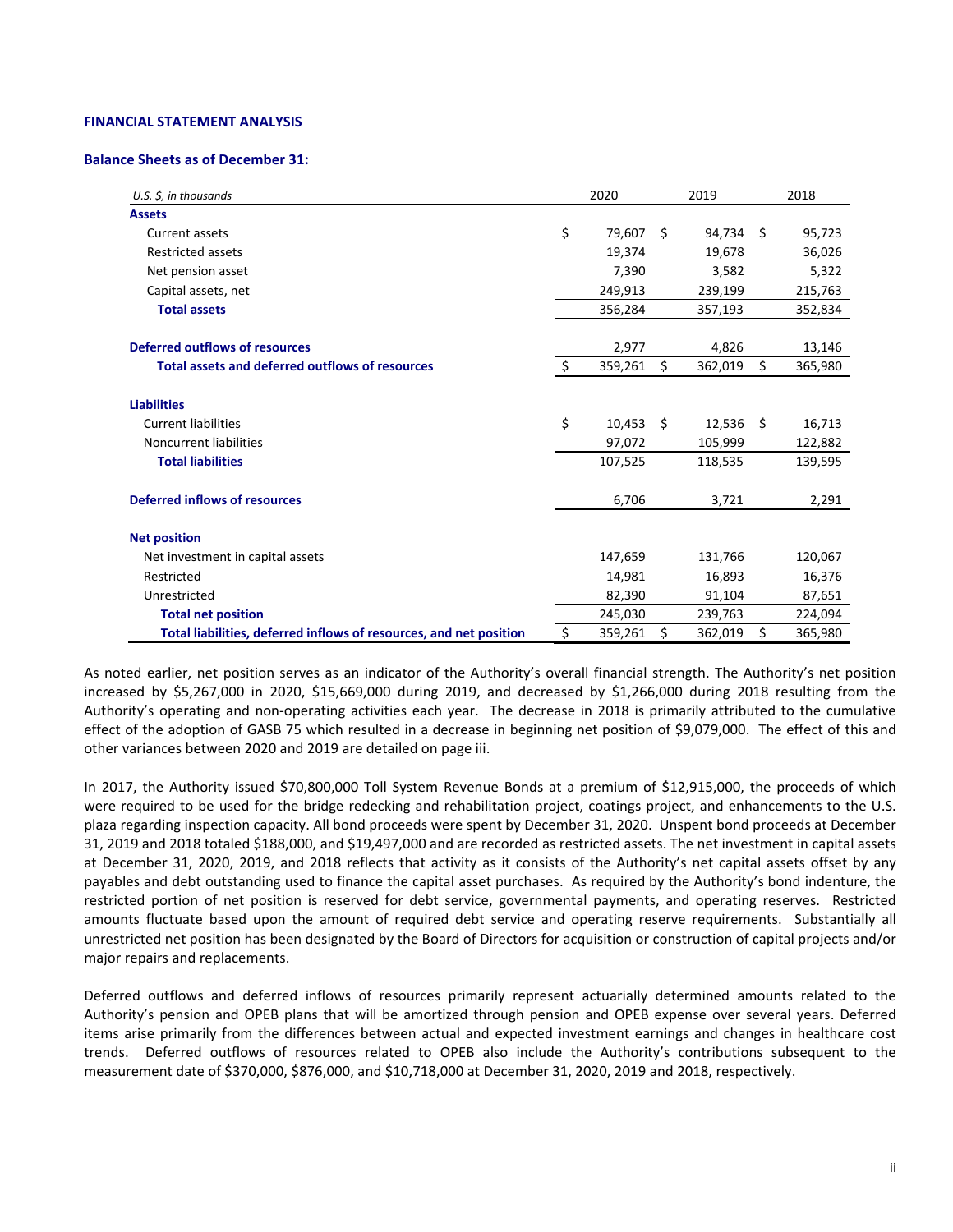| U.S. $\zeta$ , in thousands                          | 2020          | 2019          |     | 2018     |
|------------------------------------------------------|---------------|---------------|-----|----------|
| <b>Operating revenues</b>                            |               |               |     |          |
| <b>Toll revenues</b>                                 | \$<br>16,910  | \$<br>22,118  | Ŝ.  | 22,213   |
| Other revenues                                       | 7,662         | 8,813         |     | 8,859    |
| <b>Total operating revenues</b>                      | 24,572        | 30,931        |     | 31,072   |
| <b>Operating expenses</b>                            |               |               |     |          |
| Toll collection and traffic control                  | 1,643         | 2,211         |     | 2,387    |
| Maintenance of bridge, buildings, plazas & equipment | 3,761         | 4,694         |     | 4,639    |
| Administration                                       | 3,437         | 3,117         |     | 3,294    |
| Pension                                              | 283           |               | 673 | 1,033    |
| Other postemployment benefits                        | (3,650)       | (1, 162)      |     | 1,327    |
| Other expenses                                       | 1,177         | 1,157         |     | 1,171    |
| <b>Bad debt</b>                                      | 2,500         |               |     |          |
| Loss on asset impairment                             | 306           |               |     | 2,224    |
| Depreciation                                         | 8,053         | 6,242         |     | 5,711    |
| <b>Total operating expenses</b>                      | 17,510        | 16,932        |     | 21,786   |
| <b>Operating income</b>                              | 7,062         | 13,999        |     | 9,286    |
| Non-operating revenues (expenses)                    |               |               |     |          |
| Interest income                                      | 1,534         | 3,325         |     | 2,269    |
| Interest expense                                     | (3, 476)      | (3,570)       |     | (3,660)  |
| Grant revenue                                        |               | 1,814         |     |          |
| Currency remeasurement                               | 147           |               | 101 | (82)     |
| <b>Total non-operating revenue (expense)</b>         | (1,795)       | 1,670         |     | (1, 473) |
| <b>Change in net position</b>                        | 5,267         | 15,669        |     | 7,813    |
| Net position, beginning of year                      | 239,763       | 224,094       |     | 225,360  |
| Restatement - GASB 75                                |               |               |     | (9,079)  |
| Net position, end of year                            | \$<br>245,030 | \$<br>239,763 | \$  | 224,094  |

**Statements of Revenues, Expenses, and Changes in Net Position for the years ended December 31:**

As a bi-national toll bridge operator, the Authority earns revenue and incurs expenses in both U.S. and Canadian dollars. Canadian revenues and expenses are converted to U.S. dollars at the average exchange rate for the month in which the transaction occurs. Fluctuations in the exchange rates result in an improvement or deterioration in the currency remeasurement to U.S. dollars.

Toll volumes decreased 63% in 2020 compared to 2019 due to the border restrictions on non-essential travel put in place by the governments of the U.S. and Canada on March 21, 2020 in response to the COVID 19 pandemic. The auto and bus categories of travel were impacted the most as trade and commerce was deemed essential travel by both governments. Overall, 2020 toll revenues decreased approximately 24% as a result of a 79% decrease in auto and bus revenues offset by an 8% increase in truck revenues. Commercial tolls also increased due to a scheduled toll increase on trucks effective January 1, 2020. Toll revenue decreased slightly in 2019 from 2018 (less than 1%) despite a 2.9% decrease in traffic volumes due to the elimination of the E-ZPass discount on commercial tolls.

Other revenues consist primarily of rental income, the largest portion of which is attributed to leases with duty-free businesses. The rent from the duty-free stores was negatively impacted by the border restrictions on non-essential travel that resulted in sharp declines in duty free sales. Both the U.S. and the Canadian duty-free stores are required to pay a minimum base rent; however, due to the COVID-19 border restrictions, the Authority entered into rent deferral agreements with both stores. These agreements permit the deferral of base rent for a period of time with repayment over 12 months at an interest rate of 4%. At December 31, 2020, the Canadian duty-free store was in default of their lease and the deferral agreement. The decrease of the duty-free rent was mitigated by an increase in the rents attributed to government agencies.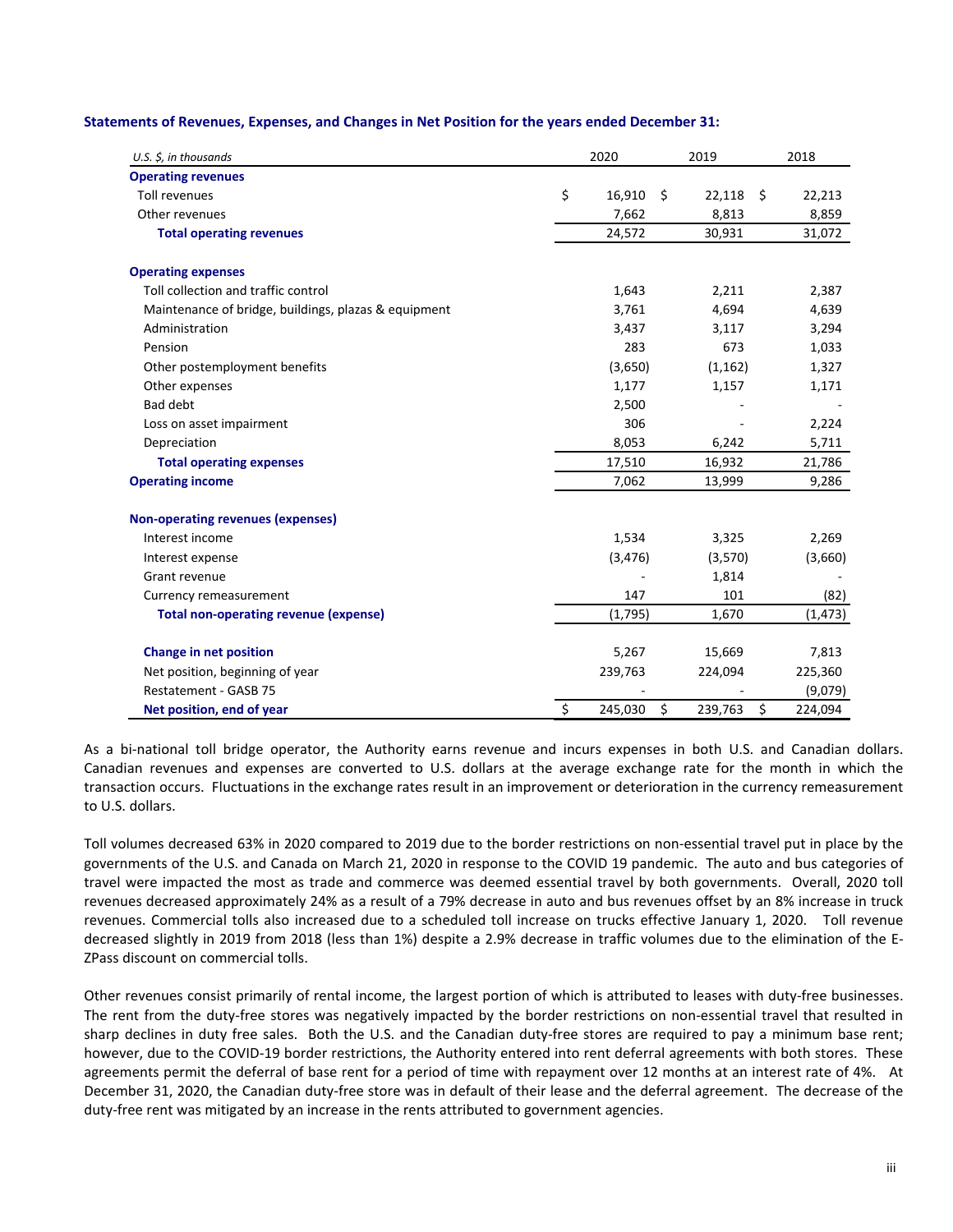Operating expenses increased \$578,000 or 3.4% from 2019 to 2020. The increase is primarily due to recording \$2,500,000 in bad debt expense attributable to duty free rent discussed previously and asset impairment losses of \$306,000, offset by an increase in OPEB revenue of \$2,488,000 compared to 2019. OPEB revenue totaled \$1,162,000 for the year ended December 31, 2019 and increased to \$3,650,000 for the year ended December 31, 2020. This increase was primarily a result of the difference between actual and expected return on plan assets and a decrease in the healthcare cost trend rate used in the actuarial calculation. Toll traffic and maintenance operating expense categories decreased \$1,501,000 due to decreased activity and staffing as a result of the border restrictions. Depreciation increased \$1,811,000 from 2019 due mainly to the completion of the toll system replacement and bridge redecking projects.

Operating expenses decreased \$4,854,000 or 22% in 2019 compared to 2018. The primary driver in the decrease in operating expenses in 2019 was due to a one time impairment loss of \$2,224,000 recognized in 2018 and a decrease in OPEB expense of \$2,489,000 from 2018. OPEB expense amounted to \$1,327,000 for the year ended December 31, 2018 as compared to OPEB income of \$1,162,000 for the year ended December 31, 2019. This was primarily a result of a decrease in the healthcare cost trend rate used in the actuarial calculation.

Total non-operating net revenue (expense) decreased \$3,465,000 in 2020 and increased \$3,143,000 in 2019. Interest income declined approximately \$1,791,000 in 2020 as the Authority used its capital improvement reserve to fund capital projects that were already in progress. Additionally, the investment mix held in the capital improvement reserve was reallocated to more liquid investments which further reduced interest income. In 2019, the Authority received a one-time capital grant from Transport Canada in the amount of \$1,814,000, which was used to fund RFID readers at Canadian customs, a new toll system, and border analytics software. Additionally, interest income increased \$1,056,000 in 2019 compared to 2018.

## **CAPITAL ASSETS AND LONG-TERM DEBT**

The Authority's total investment in capital assets as of December 31, 2020 approximated \$249,913,000 representing 70% of the Authority's total assets. Capital assets consist of land, the Peace Bridge, buildings and plaza improvements, equipment, and construction-in-progress. Capital asset additions totaled \$19,082,000 in 2020 and \$29,714,000 in 2019, as the Authority continued the Peace Bridge rehabilitation and bridge coatings projects, other capital projects, and equipment purchases.

In June 2014, the Authority issued \$28,840,000 in fixed rate Toll Bridge System Revenue Refunding Bonds at a premium of \$4,262,000, to currently refund \$33,500,000 of outstanding Series 2005 bonds, with interest rates ranging from 4% to 5%, and a true interest cost of 2.22%. The Series 2014 bond proceeds of \$33,102,000 plus \$3,710,000 in Series 2005 bond reserve monies were used to refund the Series 2005 bonds under a mandatory tender and establish the Series 2014 debt reserves. The outstanding balance of the 2014 bonds at December 31, 2020 amounted to \$14,950,000.

Standard & Poor's Rating Services and Fitch Ratings have assigned ratings of "A+" and "A" respectively, to the Series 2014 Bonds.

In June 2017, the Authority issued \$70,800,000 in 30 year fixed rate Toll Bridge System Revenue Bonds at a premium of \$12,915,000, to finance the redecking and rehabilitation of the Peace Bridge, make a deposit to the debt service reserve account, and to pay certain costs of issuance of the Series 2017 bonds. The proceeds were also used to pay for costs of the Peace Bridge coatings and enhancements to the U.S. plaza devoted to inspection capacity. The Series 2017 bonds were issued on a parity with the Series 2014 bonds, with fixed interest rates of 5%, and a true interest cost of 3.71%. Principal repayments begin upon the repayment of the Series 2014 bonds (January 1, 2025) and continue until January 1, 2047.

Standard & Poor's Rating Services have assigned a rating of "A+" to the Series 2017 Bonds.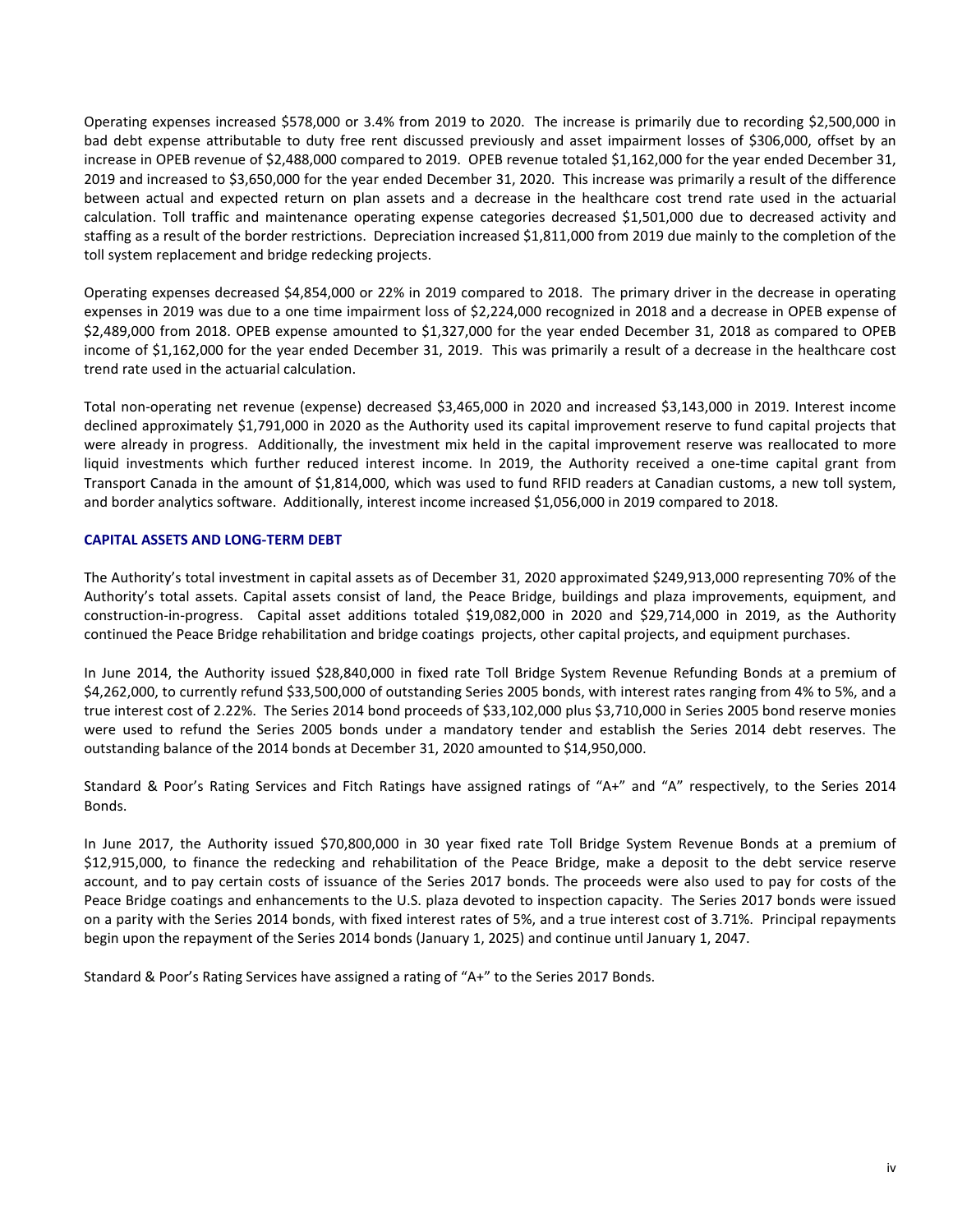## **FACTS THAT WILL IMPACT FINANCIAL POSITION**

The COVID-19 pandemic has had health, financial, and economic impacts across the world. Effective March 21, 2020, the United States and Canada enacted a joint initiative temporarily restricting all non-essential travel across the US/Canadian border. Supply chains, including trucking, were not impacted by these restrictions. Americans and Canadians also crossing the land border every day to do essential work or for other urgent or essential reasons were not impacted. These restrictions have been extended approximately every 30 days since March 2020 and remain in place through December 31, 2020 and are expected to continue into 2021. The Authority has been designated an essential business by both countries and all Authority staff are able to report to work and are not prevented from crossing the border to do so.

While the duration of the travel restrictions is currently unknown, the Authority has experienced traffic declines in 2020 as compared to the previous year in both passenger and commercial crossings since the non-essential travel restrictions were put in place. The Authority anticipates that traffic declines will continue to impact toll revenues and duty-free revenues in 2021.

Due to the border restrictions imposed by the U.S and Canadian governments in response to the COVID-19 pandemic, both of the Authority's duty-free enterprise tenants entered into rent deferral agreements with the Authority. These agreements allowed for the deferral of minimum rent due under the lease agreements for a specified period of time at an interest rate of 4% per annum.

The U.S. duty-free store has remained open during the ongoing border restrictions (at reduced hours) and continues to pay a percentage of actual sales made each month as rent. The amount deferred is the difference between the minimum rent (based on 2019 sales levels) and the amounts paid to the Authority.

The Canadian duty-free store closed in March 2020 and has remained closed during the ongoing border restrictions. Its deferral agreement expired July 31, 2020 and the Canadian duty-free lease is currently in default. Due to the default status, the Authority has recognized a \$2,500,000 bad debt allowance related to the 2020 deferred rent due by the Canadian duty-free operator.

Despite the loss of toll revenue and the deferral of the duty-free rent payments, at December 31, 2020 the Authority has sufficient reserves to pay debt service and meet its operating expenses. Assets include approximately \$78,000,000 of unrestricted cash and cash equivalents, representing nearly 3,000 days cash on hand.

As the COVID-19 border restrictions continue, the Authority continues to closely monitor the impacts of these restrictions on its operations, revenues, and liquidity. The Authority's 2021 budget was developed to include the implementation of operating cost curtailment measures and the deferral of non-critical capital projects until a later date to reduce short-term operating and longterm capital expenses.

In 2018, the Authority established an independent trust for the purpose of providing benefits associated with the Authority's OPEB plans in the amount of \$10,000,000. The Authority intends to fund the Trust annually based on investment returns and actuarially determined calculations. Payments to the OPEB Trust totaled \$370,000 in 2020 and \$878,000 in 2019.

## **CONTACT FOR AUTHORITY'S FINANCIAL MANAGEMENT**

This report is designed to provide a general overview of the finances of the Authority for interested parties. Questions concerning any information within this report or requests for additional information should be addressed to Karen L. Costa, Chief Financial Officer, 100 Queen Street, Fort Erie, ON L2A 3S6.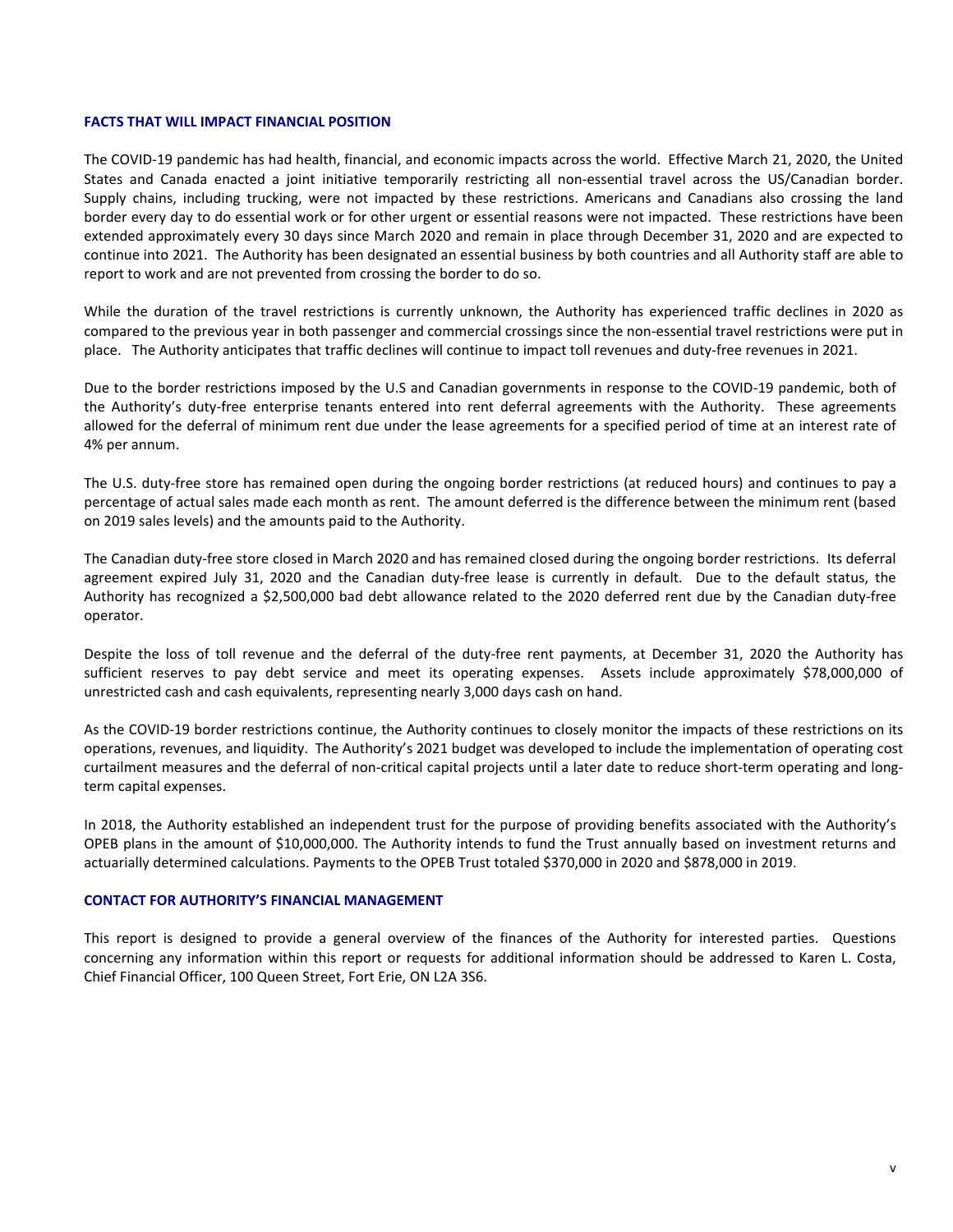# **Balance Sheets (in thousands)**

| December 31,                                                       | 2020 |                    |    | 2019    |  |  |
|--------------------------------------------------------------------|------|--------------------|----|---------|--|--|
|                                                                    |      |                    |    |         |  |  |
| <b>Assets</b>                                                      |      |                    |    |         |  |  |
| <b>Current assets:</b>                                             |      |                    |    |         |  |  |
| Cash                                                               | \$   | $951 \;$ \$        |    | 641     |  |  |
| Accounts receivable, net                                           |      | 1,699              |    | 2,132   |  |  |
| Prepaid expenses                                                   |      | 297                |    | 194     |  |  |
| Investments                                                        |      | 76,660             |    | 91,767  |  |  |
| <b>Noncurrent assets:</b>                                          |      | 79,607             |    | 94,734  |  |  |
| <b>Restricted assets:</b>                                          |      |                    |    |         |  |  |
| Cash                                                               |      | 12,188             |    | 12,322  |  |  |
| Investments                                                        |      | 7,186              |    | 7,356   |  |  |
|                                                                    |      | 19,374             |    | 19,678  |  |  |
|                                                                    |      |                    |    |         |  |  |
| Net pension asset                                                  |      | 7,390              |    | 3,582   |  |  |
| Capital assets, net (Note 5)                                       |      | 249,913<br>276,677 |    | 239,199 |  |  |
| <b>Total assets</b>                                                |      |                    |    | 262,459 |  |  |
|                                                                    |      | 356,284            |    | 357,193 |  |  |
| <b>Deferred Outflows of Resources</b>                              |      |                    |    |         |  |  |
| Defeasance loss                                                    |      | 146                |    | 213     |  |  |
| Deferred outflows of resources related to pensions                 |      | 2,461              |    | 3,737   |  |  |
| Deferred outflows of resources related to OPEB                     |      | 370                |    | 876     |  |  |
| <b>Total deferred outflows of resources</b>                        |      | 2,977              |    | 4,826   |  |  |
| <b>Total assets and deferred outflows of resources</b>             | -\$  | 359,261            | \$ | 362,019 |  |  |
| <b>Liabilities</b>                                                 |      |                    |    |         |  |  |
| <b>Current liabilities:</b>                                        |      |                    |    |         |  |  |
| Current portion of bonds payable                                   | \$   | $2,690$ \$         |    | 2,550   |  |  |
| Accounts payable and accrued liabilities                           |      | 4,643              |    | 6,720   |  |  |
| Accrued compensation and benefits                                  |      | 737                |    | 820     |  |  |
| Other current liabilities                                          |      | 2,383              |    | 2,446   |  |  |
|                                                                    |      | 10,453             |    | 12,536  |  |  |
| <b>Noncurrent liabilities:</b>                                     |      |                    |    |         |  |  |
| Bonds payable                                                      |      | 95,203             |    | 98,771  |  |  |
| Net OPEB liability                                                 |      | 1,869              |    | 7,228   |  |  |
|                                                                    |      | 97,072             |    | 105,999 |  |  |
| <b>Total liabilities</b>                                           |      | 107,525            |    | 118,535 |  |  |
| <b>Deferred Inflows of Resources</b>                               |      |                    |    |         |  |  |
| Deferred inflows of resources related to pensions                  |      | 4,129              |    | 2,019   |  |  |
| Deferred inflows of resources related to OPEB                      |      | 2,577              |    | 1,702   |  |  |
| <b>Total deferred inflows of resources</b>                         |      | 6,706              |    | 3,721   |  |  |
|                                                                    |      |                    |    |         |  |  |
| <b>Net Position</b>                                                |      |                    |    |         |  |  |
| Net investment in capital assets                                   |      | 147,659            |    | 131,766 |  |  |
| Restricted                                                         |      | 14,981             |    | 16,893  |  |  |
| Unrestricted                                                       |      | 82,390             |    | 91,104  |  |  |
| <b>Total net position</b>                                          |      | 245,030            |    | 239,763 |  |  |
| Total liabilities, deferred inflows of resources, and net position | Ŝ.   | $359,261$ \$       |    | 362,019 |  |  |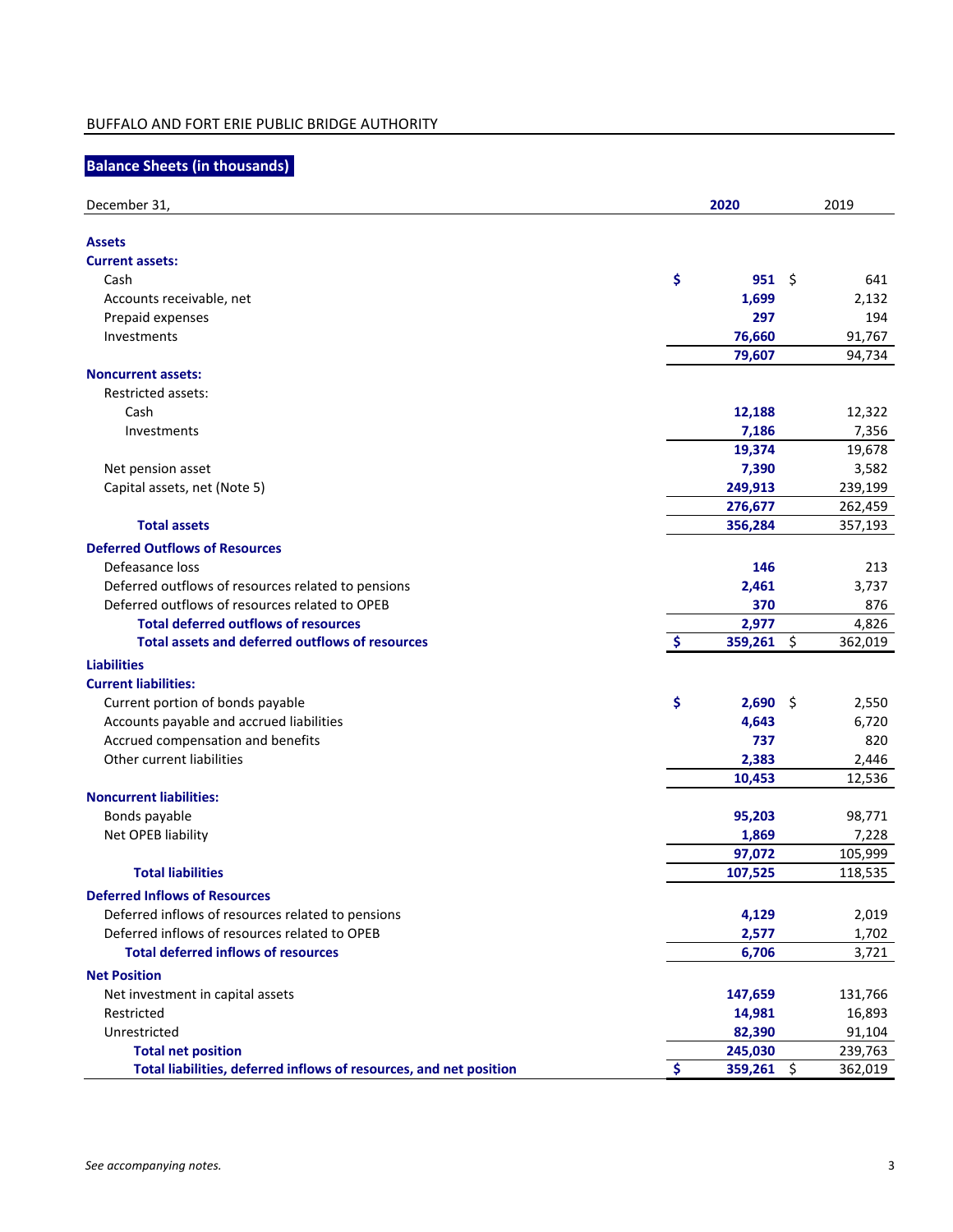# **Statements of Revenues, Expenses, and Changes in Net Position (in thousands)**

| For the years ended December 31,                        | 2020                | 2019     |
|---------------------------------------------------------|---------------------|----------|
| <b>Operating revenues:</b>                              |                     |          |
| Commercial tolls                                        | \$<br>15,269<br>-\$ | 14,294   |
| Passenger tolls                                         | 1,641               | 7,824    |
| Rentals                                                 | 7,448               | 8,585    |
| Other                                                   | 214                 | 228      |
| <b>Total operating revenues</b>                         | 24,572              | 30,931   |
| <b>Operating expenses:</b>                              |                     |          |
| Toll collection and traffic control                     | 1,643               | 2,211    |
| Maintenance of bridge, buildings, plazas, and equipment | 3,761               | 4,694    |
| Administration                                          | 3,437               | 3,117    |
| Pension                                                 | 283                 | 673      |
| Other postemployment benefits                           | (3,650)             | (1, 162) |
| Canadian property taxes and U.S. equalization payments  | 977                 | 957      |
| Payments to New York State                              | 200                 | 200      |
| <b>Bad debt</b>                                         | 2,500               |          |
| Loss on asset impairment                                | 306                 |          |
| Depreciation                                            | 8,053               | 6,242    |
| <b>Total operating expenses</b>                         | 17,510              | 16,932   |
| <b>Operating income</b>                                 | 7,062               | 13,999   |
| <b>Non-operating revenues (expenses):</b>               |                     |          |
| Interest income                                         | 1,534               | 3,325    |
| Interest expense                                        | (3, 476)            | (3,570)  |
| Currency remeasurement                                  | 147                 | 101      |
| Grant revenue                                           |                     | 1,814    |
| <b>Total non-operating revenues (expenses)</b>          | (1,795)             | 1,670    |
| <b>Change in net position</b>                           | 5,267               | 15,669   |
| Net position - beginning of year                        | 239,763             | 224,094  |
| Net position - end of year                              | \$<br>\$<br>245,030 | 239,763  |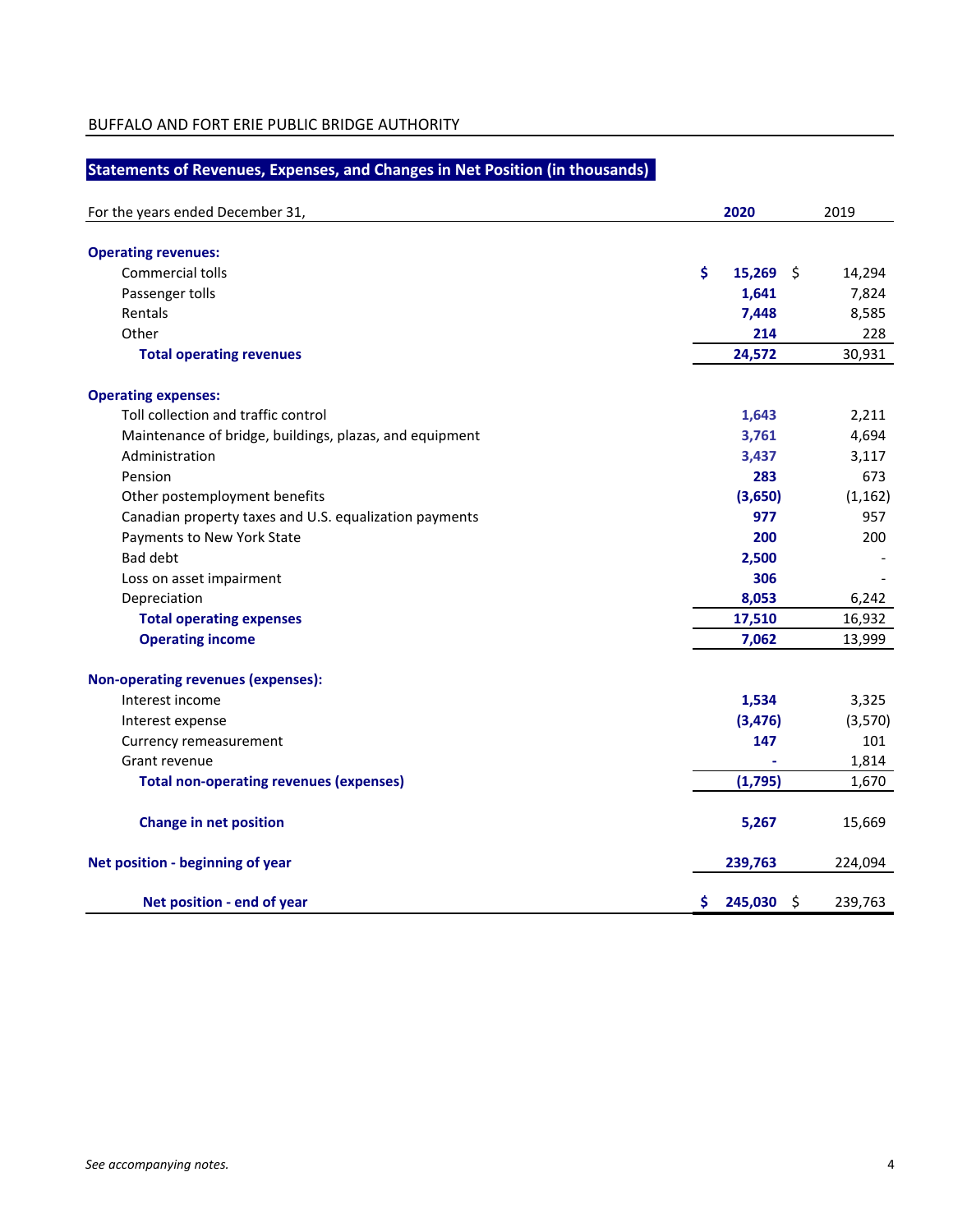# **Statements of Cash Flows (in thousands)**

| For the years ended December 31,                 | 2020                |                      |           |
|--------------------------------------------------|---------------------|----------------------|-----------|
| <b>Operating activities:</b>                     |                     |                      |           |
| Toll revenue                                     | \$                  | 17,085<br>-\$        | 21,813    |
| Payments to suppliers                            |                     | (8,676)              | (6,096)   |
| Payments for wages and employee benefits         |                     | (5,073)              | (6, 136)  |
| Other revenues                                   |                     | 6,716                | 8,815     |
| <b>Net operating activities</b>                  |                     | 10,052               | 18,396    |
| <b>Capital and related financing activities:</b> |                     |                      |           |
| Property and equipment expenditures              |                     | (21, 024)            | (33, 954) |
| Interest payments on debt                        |                     | (4, 351)             | (4, 463)  |
| Principal payments on debt                       |                     | (2,550)              | (2,440)   |
| Grant proceeds                                   |                     | 1,100                | 714       |
| Net capital and related financing activities     |                     | (26, 825)            | (40, 143) |
| <b>Investing activities:</b>                     |                     |                      |           |
| Sales of investments                             |                     | 15,277               | 18,759    |
| Interest proceeds                                |                     | 1,534                | 3,325     |
| <b>Net investing activities</b>                  |                     | 16,811               | 22,084    |
| Effect of exchange rate changes                  |                     | 138                  | 136       |
| <b>Change in cash</b>                            |                     | 176                  | 473       |
| Cash - beginning                                 |                     | 12,963               | 12,490    |
| Cash - ending                                    | Ş                   | 13,139<br>\$         | 12,963    |
| Reconciliation of operating income to net cash   |                     |                      |           |
| provided from operating activities:              |                     |                      |           |
| Operating income                                 | \$                  | $7,062$ \$           | 13,999    |
| Adjustments to reconcile operating income to     |                     |                      |           |
| net cash provided from operating activities:     |                     |                      |           |
| Depreciation                                     |                     | 8,053                | 6,242     |
| Net pension and OPEB activity                    |                     | (4, 414)             | (1,951)   |
| Loss on disposal                                 |                     | 315                  |           |
| Changes in assets and liabilities:               |                     |                      |           |
| Accounts receivable                              |                     | (547)                | (16)      |
| Prepaid expenses                                 |                     | (101)                | 168       |
| Accounts payable and accrued liabilities         |                     | (217)                | (68)      |
| Accrued compensation and benefits                |                     | (99)                 | 22        |
|                                                  | $\ddot{\bm{\zeta}}$ | 10,052 $\frac{1}{2}$ | 18,396    |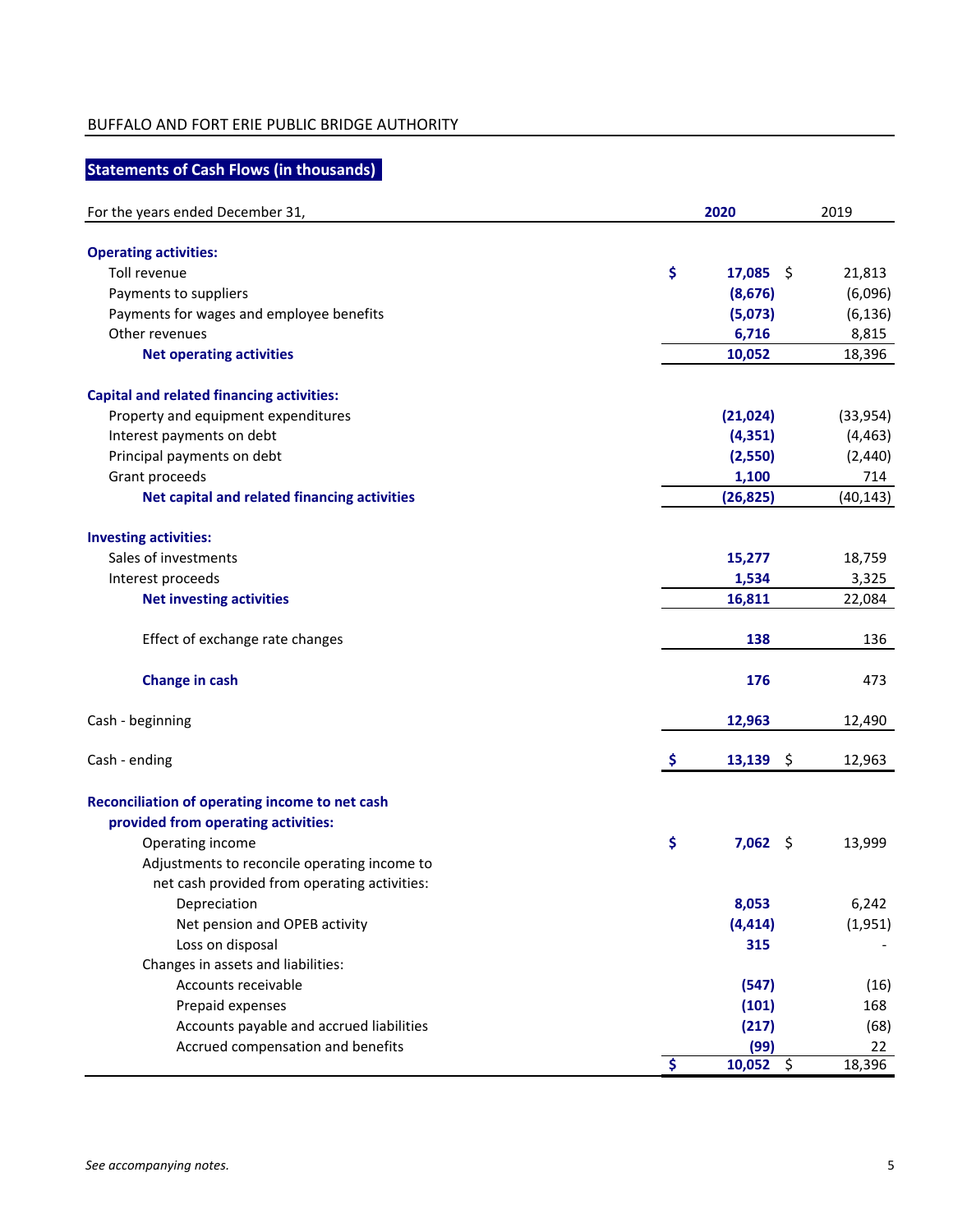# **Statements of Fiduciary Net Position (in thousands)**

|                                                  |   | Pension and Other Employee<br><b>Benefit Trust Funds</b> |  |        |  |
|--------------------------------------------------|---|----------------------------------------------------------|--|--------|--|
| December 31,                                     |   | 2020                                                     |  | 2019   |  |
| <b>Assets</b>                                    |   |                                                          |  |        |  |
| <b>Current assets:</b>                           |   |                                                          |  |        |  |
| Cash and short-term investments                  | s | 615 $\sqrt{ }$                                           |  | 964    |  |
| <b>Noncurrent assets:</b>                        |   |                                                          |  |        |  |
| Investments - equity and fixed income securities |   | 53,961                                                   |  | 47,416 |  |
| <b>Total assets</b>                              |   | 54,576                                                   |  | 48,380 |  |
| <b>Net Position</b>                              |   |                                                          |  |        |  |
| Net position held in trust for pension benefits  |   | 42,321                                                   |  | 38,201 |  |
| Net position held in trust for OPEB benefits     |   | 12,255                                                   |  | 10,179 |  |
|                                                  | Ŝ | 54,576                                                   |  | 48,380 |  |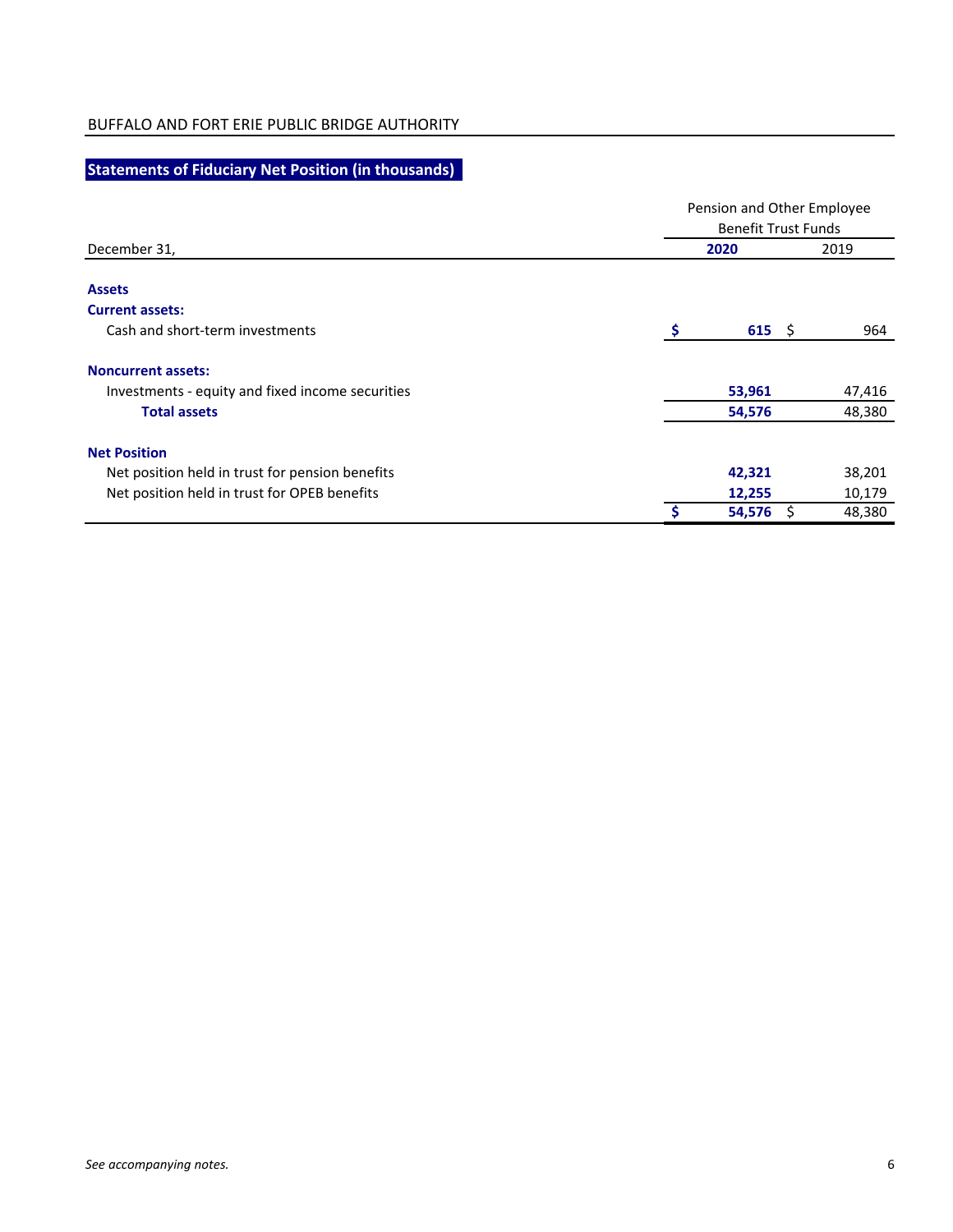# **Statements of Changes in Fiduciary Net Position (in thousands)**

|                                                  |      | Pension and Other Employee<br><b>Benefit Trust Funds</b> |        |  |  |  |  |  |
|--------------------------------------------------|------|----------------------------------------------------------|--------|--|--|--|--|--|
| December 31,                                     | 2020 |                                                          | 2019   |  |  |  |  |  |
| <b>Additions:</b>                                |      |                                                          |        |  |  |  |  |  |
| <b>Employer contributions</b>                    | \$   | $1,247$ \$                                               | 11,343 |  |  |  |  |  |
| Net investment income (loss)                     |      | 7,892                                                    | (742)  |  |  |  |  |  |
| Effect of foreign currency exchange rate changes |      | 244                                                      | 714    |  |  |  |  |  |
| <b>Total additions</b>                           | S    | 9,383<br>\$                                              | 11,315 |  |  |  |  |  |
| <b>Deductions:</b>                               |      |                                                          |        |  |  |  |  |  |
| Benefits paid to participants or beneficiaries   | \$   | $2,964$ \$                                               | 3,137  |  |  |  |  |  |
| Administrative expenses                          |      | 223                                                      | 234    |  |  |  |  |  |
| <b>Total deductions</b>                          |      | 3,187                                                    | 3,371  |  |  |  |  |  |
| <b>Change in net position</b>                    |      | 6,196                                                    | 7,944  |  |  |  |  |  |
| Net position - beginning of year                 |      | 48,380                                                   | 40,436 |  |  |  |  |  |
| Net position - end of year                       | \$   | 54,576<br>-S                                             | 48,380 |  |  |  |  |  |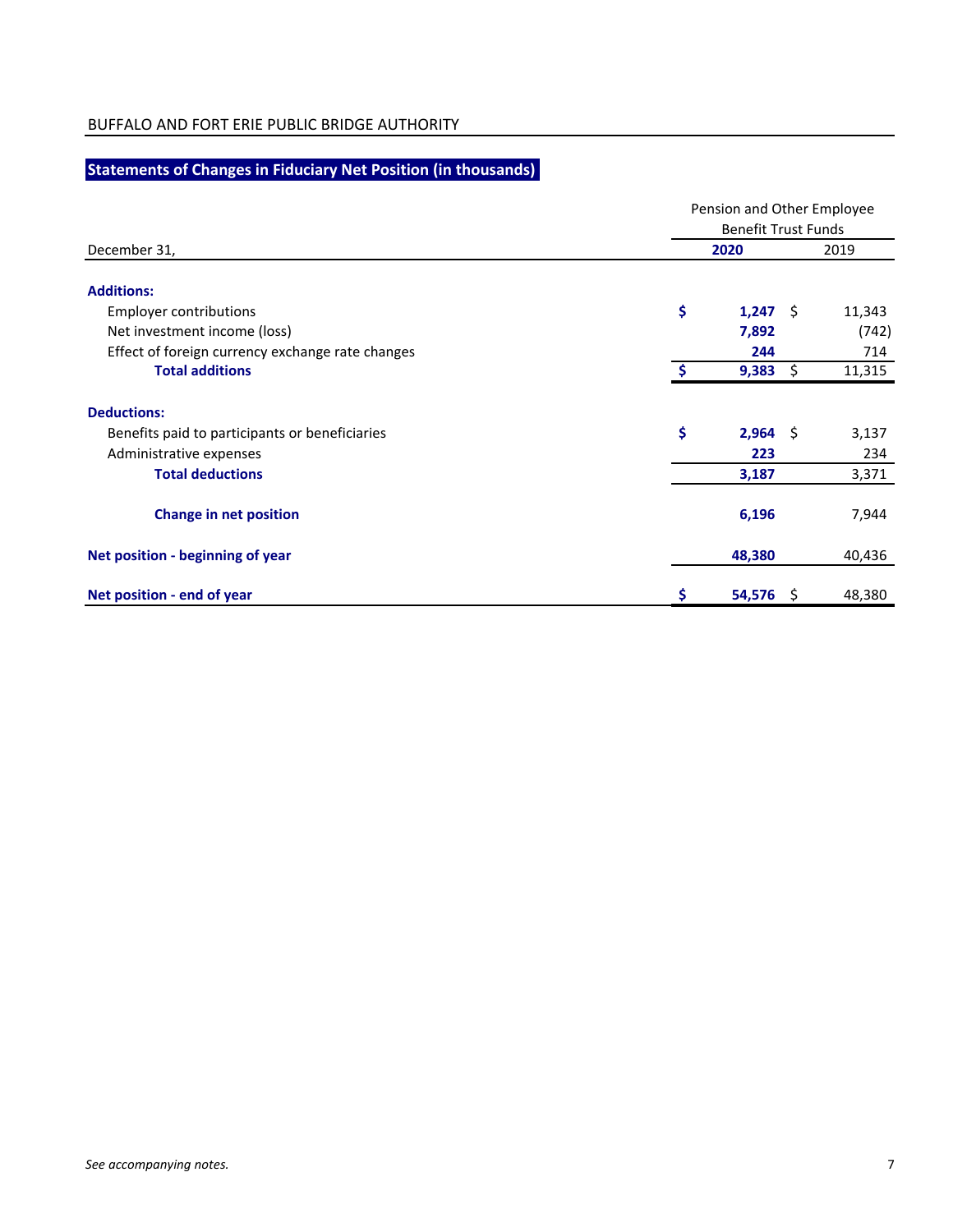## **Notes to Financial Statements**

#### **1. Summary of Significant Accounting Policies:**

#### **Reporting Entity**

Buffalo and Fort Erie Public Bridge Authority (the Authority) was established through a legislative act as a public benefit corporation to own and operate an international toll bridge connecting the United States and Canada. The enabling Act, under which the Authority was created, provides that on July 1, 2020, or when all bonds issued by the Authority have been discharged (current final maturity date is January 1, 2047), whichever shall be later, the powers, jurisdiction, and duties of the Board shall cease and the property and assets acquired and held by the Authority within the State of New York and within Canada shall be under jurisdiction of the State of New York and Her Majesty The Queen in Right of Canada, respectively.

## **Basis of Presentation**

The financial statements of the Authority are prepared in conformity with U.S. generally accepted accounting principles (GAAP) as applied to governmental units. The Governmental Accounting Standards Board (GASB) is the accepted standard-setting body for establishing governmental accounting and financial reporting principles.

#### **Measurement Focus**

The Authority reports as a special purpose government engaged in business-type activities, as defined by GASB Statement No. 34. Business-type activities are those that are financed in whole or in part by fees charged to external parties for goods or services. The Authority's financial statements are reported using the economic resources measurement focus and the accrual basis of accounting. Revenues are recorded when earned and expenses are recorded when a liability is incurred. Grants and similar items are recognized as revenue as soon as all eligibility requirements imposed by the provider have been satisfied.

The Authority's policy for defining operating activities in the statements of revenues, expenses, and changes in net position are those that generally result from exchange transactions such as payments received for services and payments made to purchase those goods or services. Certain other transactions are reported as non-operating activities and include investment income, interest paid on capital debt, and the net effect of currency remeasurement.

The Authority uses a fiduciary fund to report assets held in trust for pension and other postemployment benefits (OPEB). The Pension and Other Employee Benefit Trust Fund accounts for the assets held in trust for the U.S. and Canadian defined benefit plans (Note 7) and the U.S and Canadian single-employer defined benefit postemployment healthcare plans (Note 8).

## **Use of Estimates**

The preparation of financial statements in conformity with accounting principles generally accepted in the United States of America requires management to make estimates and assumptions that affect the amounts reported in the financial statements and accompanying notes. Actual results could differ from those estimates.

## **Cash**

At various times, cash in financial institutions may exceed insured limits and subject the Authority to concentrations of credit risk.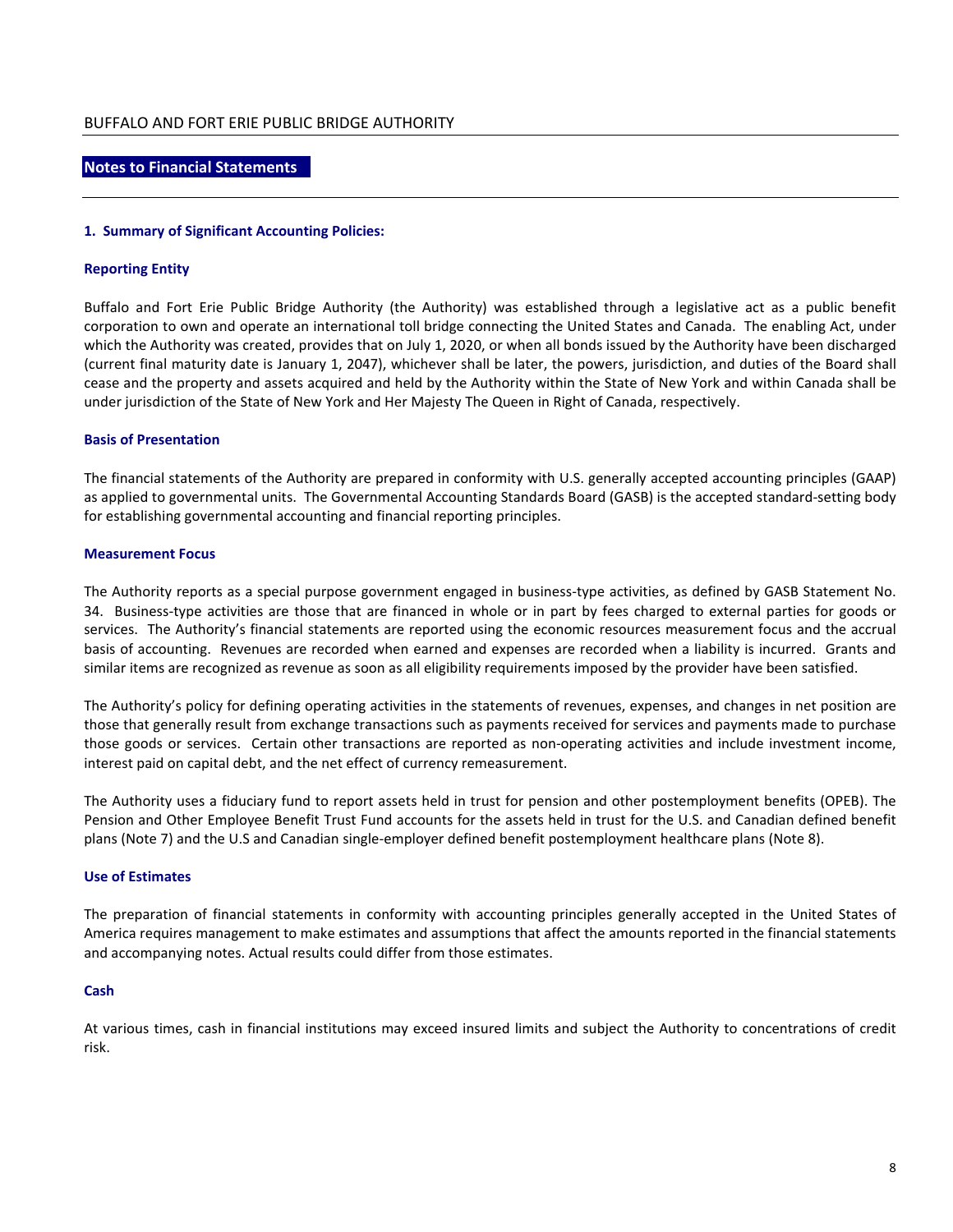#### **Investments**

Investments consist of cash equivalents, money market funds, commercial paper, corporate bonds, and U.S. mortgage and government agency obligations and are stated at fair value on a recurring basis as determined by quoted prices in active markets.

#### **Restricted Assets**

The Authority established the following accounts in order to comply with bond resolution requirements:

*Bond* – trustee accounts established to receive amounts necessary to meet current principal and interest payments and to maintain a sufficient balance in a debt service reserve fund.

*Government payments* – holds amounts necessary to fund payments to the State of New York as required under current legislation.

*Operating expense reserve* – holds amounts necessary to pay current year operating expenses as defined, plus an operating reserve equal to one-sixth of the operating expenses of the Authority for the preceding year.

#### **Capital Assets**

Capital assets are reported at historical cost. For assets being depreciated, the expense is calculated over estimated useful lives using the straight-line method. Maintenance and repairs are expensed as incurred; significant improvements are capitalized.

Capitalization thresholds for determining which asset purchases are added to capital accounts and the estimated useful lives of capital assets are:

| Capitalization              |   | Estimated |               |
|-----------------------------|---|-----------|---------------|
| Policy                      |   |           | Useful Life   |
| Bridge infrastructure       |   | 5,000     | 10-150 years  |
| <b>Buildings and plazas</b> |   | 5,000     | $10-40$ years |
| Equipment - general         | S | 1,000     | 3-10 years    |
| Equipment - toll system     |   | 1,000     | 7 years       |

#### **Currency Translation**

Due to its bi-national operations, the Authority accounts for transactions in either United States dollars (USD) or Canadian dollars (CAD). The Authority translates all Canadian asset and liability accounts at the year end exchange rate, except for property and equipment, which is translated at historical rates in effect in the year of acquisition. The statement of revenues, expenses, and changes in net position is converted at the average monthly exchange rate for the month in which the transaction occurs. Translation gains and losses are included as a component of non-operating revenues (expenses) as a currency remeasurement.

#### **Compensated Absences**

The Authority provides for vacation, sick, and compensatory time that is attributable to services already rendered and vested. The liabilities are recorded based on employees' rates of pay as of the end of the year, and include all payroll-related liabilities.

#### **Pensions**

The net pension asset, deferred outflows and deferred inflows of resources, pension expense, and information about and changes in the fiduciary net position of the Authority's defined benefit pension plans (Note 7) have been measured on the same basis as reported by the plans. For this purpose, benefit payments in the plans are recognized when due and payable in accordance with the benefit terms and investments are reported at fair value.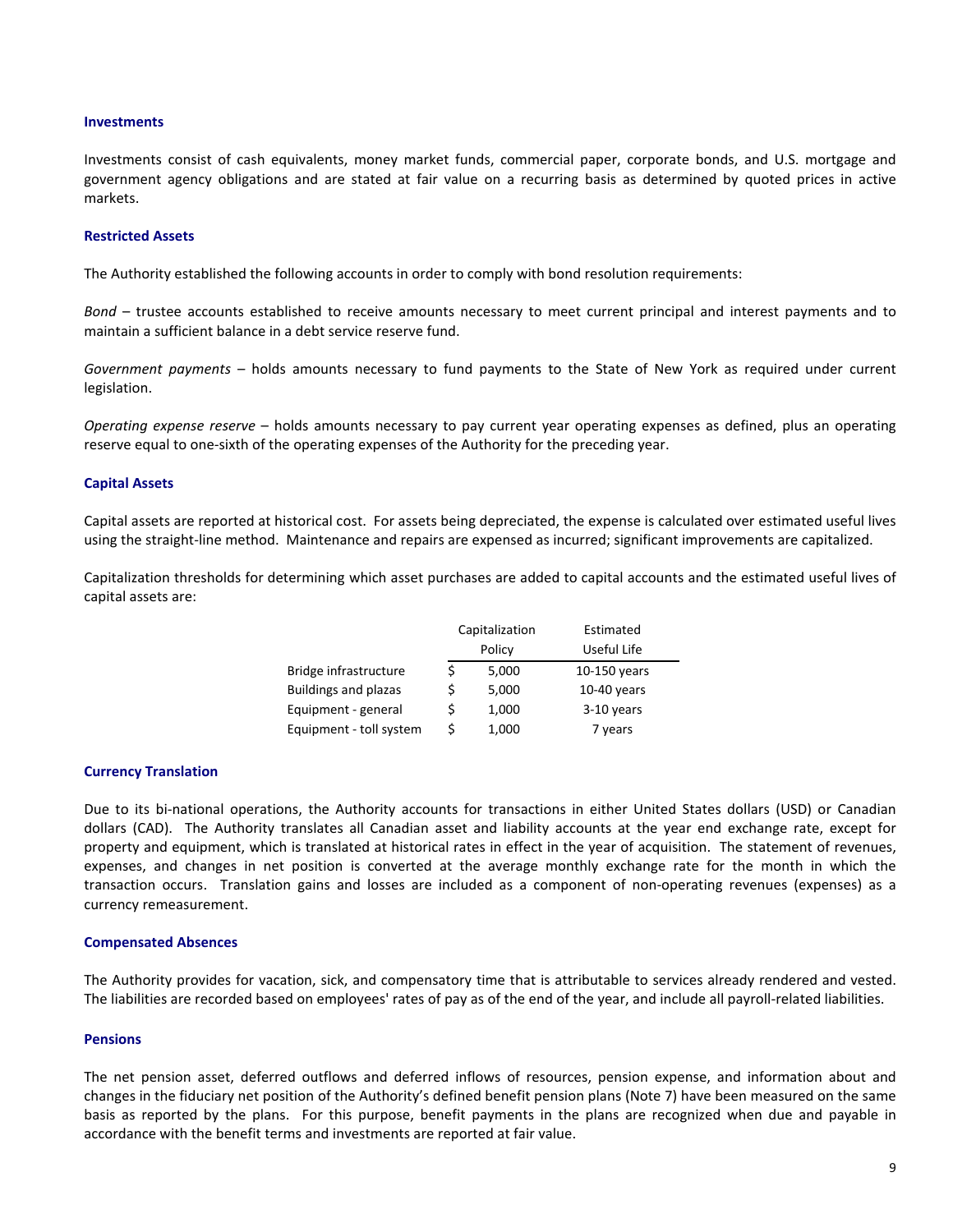## **Other Postemployment Benefits (OPEB)**

The net OPEB liability, deferred outflows and deferred inflows of resources, OPEB expense, and information about and changes in the fiduciary net position of the Authority's defined benefit healthcare plans (Note 8) have been measured on the same basis as reported by the plans. For this purpose, benefit payments in the plans are recognized when due and payable in accordance with the benefit terms and investments are reported at fair value.

## **Net Position**

- *Net investment in capital assets* consists of net capital assets reduced by outstanding balances of any related debt obligations attributable to the acquisition, construction, or improvement of the assets.
- *Restricted* consists of restricted assets, reduced by liabilities and deferred inflows of resources related to those assets, subject to externally imposed restrictions by creditors (such as through debt covenants), federal or state laws, or enabling legislation.
- *Unrestricted* the net amount of assets, deferred outflows of resources, liabilities, and deferred inflows of resources that are not included in the definition of the above restrictions and are available for general use of the Authority.

The Authority has adopted a policy of using restricted funds, when available, prior to unrestricted funds.

## **2. Deposits and Investments:**

The Authority's policy is to obtain collateral from U.S. financial institutions for its cash deposits. Cash deposits maintained in banks within the United States are covered by U.S. Federal Deposit Insurance and by collateral held by a custodial bank in the Authority's name based upon the average daily funds available as determined by the bank. Canada Deposit Insurance covers a portion of cash deposits maintained at banks within Canada.

Custodial credit risk is the risk that in the event of a bank failure, the Authority's deposits may not be returned to it. At December 31, 2020, \$5,757,000 of the Authority's bank deposits were uncollateralized and therefore exposed to custodial credit risk.

The Authority's exposure to foreign currency risk derives from its deposits denominated in Canadian currency totaling \$6,182,000 (USD) at December 31, 2020.

Interest rate risk is the risk that the value of investments will decrease as a result of a rise in interest rates. The Authority's investments had the following maturities at December 31, 2020:

|                    | Less than |        |   |           |  |
|--------------------|-----------|--------|---|-----------|--|
|                    | 1 year    |        |   | 1-5 years |  |
| Money market funds |           | 13,234 | S |           |  |
| Commercial paper   |           | 150    |   |           |  |
| Corporate bonds    |           | 4,590  |   | 14,778    |  |
| Federal notes      |           | 7,186  |   | 43,908    |  |
|                    |           | 25.160 | S | 58,686    |  |

Credit risk is the risk that an issuer or other counterparty to an investment will not fulfill its obligations. The Authority's investments in corporate bonds are all within investment grade categories.

The Authority manages its investments pursuant to the bond resolution, which defines the nature and maturity of allowable investments.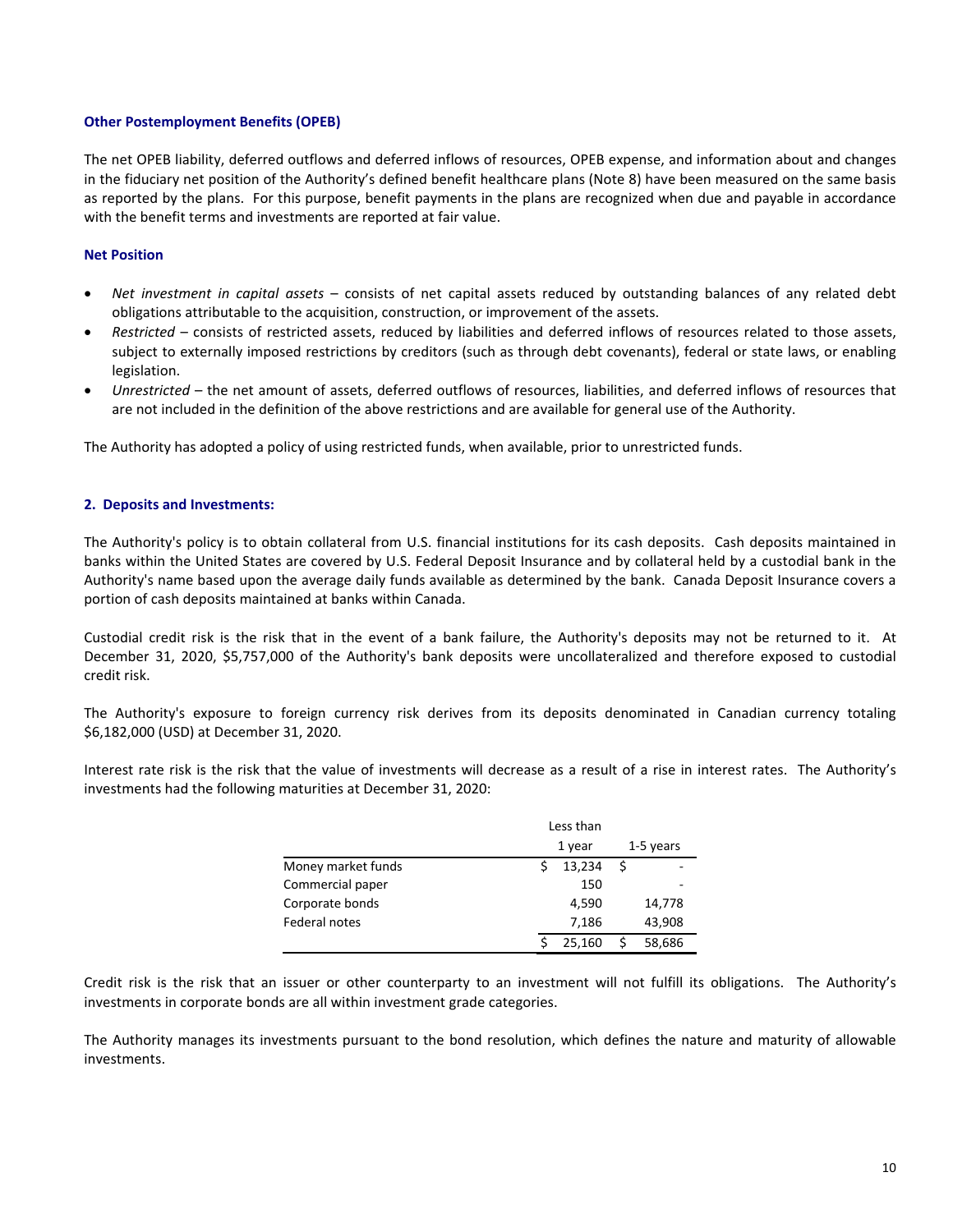# **3. Accounts Receivable, net:**

| 4.200 | 2.133 |
|-------|-------|
| 2.501 |       |
| 1.699 | '132  |
|       |       |

## **4. Investments:**

| (in thousands)                               | 2020         | 2019         |
|----------------------------------------------|--------------|--------------|
| Unrestricted:                                |              |              |
| U.S. Treasury notes                          | \$           | \$<br>2,737  |
| Federal Home Loan Mortgage Corporation notes | 18,800       | 7,946        |
| Federal Home Loan Bank notes                 | 1,016        |              |
| <b>Federal Farm Credit notes</b>             | 11,552       | 7,565        |
| Federal National Mortgage Association notes  | 12,540       | 2,503        |
| Corporate bonds                              | 19,368       | 21,303       |
| Commercial paper                             | 150          | 46,316       |
| Cash equivalents                             |              | 1,299        |
| Money market fund                            | 13,234       | 2,098        |
|                                              | \$<br>76,660 | \$<br>91,767 |
| Restricted:                                  |              |              |
| U.S. Treasury notes                          | \$<br>7,186  | \$<br>7,168  |
| Cash equivalents                             |              | 188          |
|                                              | \$<br>7,186  | \$<br>7,356  |

## **5. Capital Assets:**

|                                 | January 1,        |           | Reclassifications |  | December 31, |           |
|---------------------------------|-------------------|-----------|-------------------|--|--------------|-----------|
| (in thousands)                  | 2020              | Additions | and Disposals     |  |              | 2020      |
| Non-depreciable capital assets: |                   |           |                   |  |              |           |
| Land                            | \$<br>$25,243$ \$ |           | \$                |  | - \$         | 25,243    |
| Construction-in-progress        | 12,248            | 19,082    | (6, 199)          |  |              | 25,131    |
| Total non-depreciable assets    | 37,491            | 19,082    | (6, 199)          |  |              | 50,374    |
| Depreciable capital assets:     |                   |           |                   |  |              |           |
| <b>Bridge</b>                   | 157,408           |           | 456               |  |              | 157,864   |
| <b>Buildings and plazas</b>     | 124,765           |           | 3,432             |  |              | 128,197   |
| Equipment - general             | 6,819             |           | 92                |  |              | 6,911     |
| Equipment - toll system         | 3,440             |           | 813               |  |              | 4,253     |
| Total depreciable assets        | 292,432           | ٠         | 4,793             |  |              | 297,225   |
| Less accumulated depreciation:  |                   |           |                   |  |              |           |
| <b>Bridge</b>                   | (35, 842)         | (3,641)   | 1,000             |  |              | (38, 483) |
| <b>Buildings and plazas</b>     | (50, 938)         | (3, 296)  |                   |  |              | (54, 234) |
| Equipment - general             | (3,799)           | (658)     | 73                |  |              | (4, 384)  |
| Equipment - toll system         | (145)             | (458)     | 18                |  |              | (585)     |
| Total accumulated depreciation  | (90, 724)         | (8,053)   | 1,091             |  |              | (97, 686) |
| Total depreciable assets, net   | 201,708           | (8,053)   | 5,884             |  |              | 199,539   |
|                                 | \$<br>239,199 \$  | 11,029    | \$<br>$(315)$ \$  |  |              | 249,913   |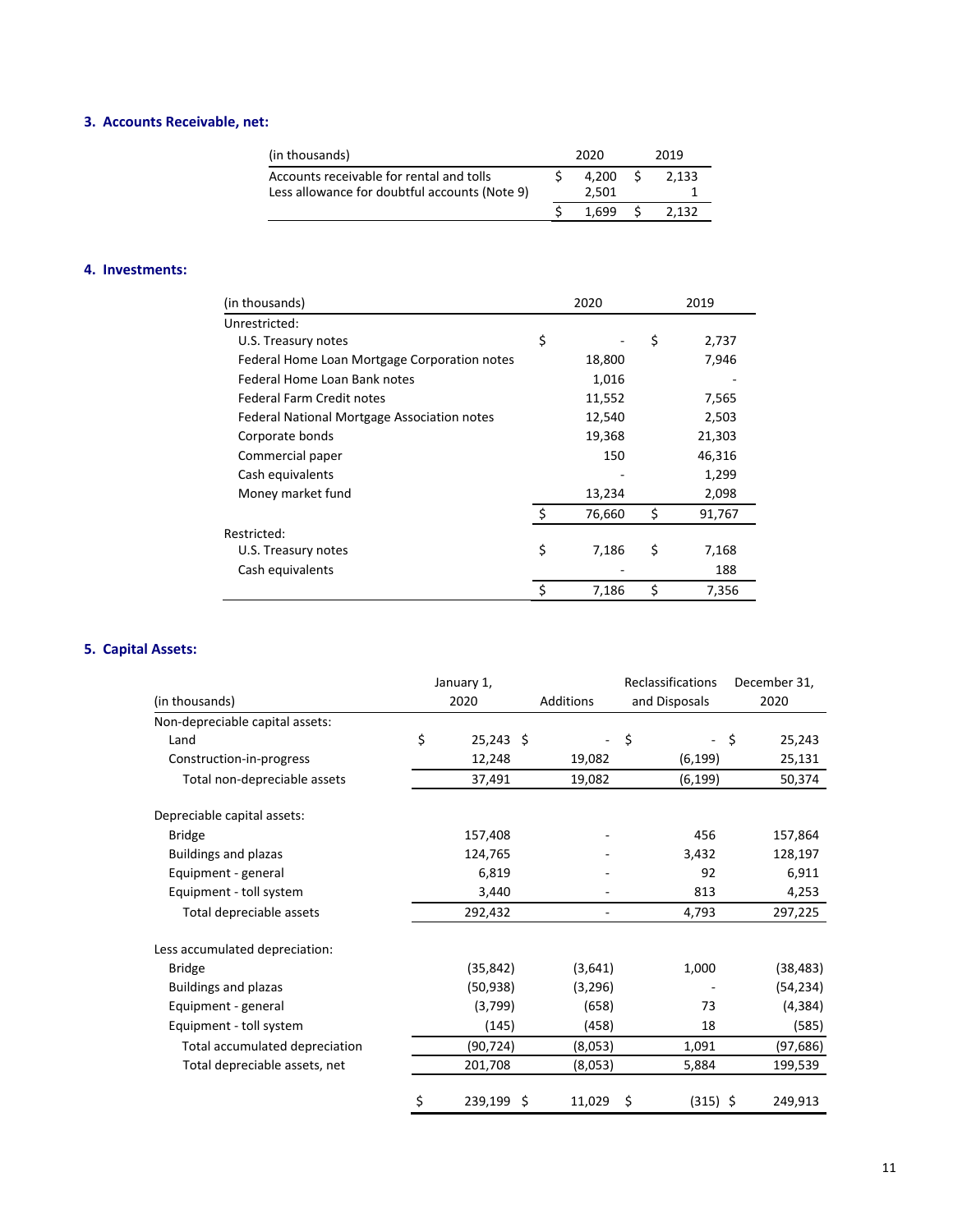|                                 | January 1,        |           | Reclassifications | December 31,   |  |
|---------------------------------|-------------------|-----------|-------------------|----------------|--|
| (in thousands)                  | 2019              | Additions | and Disposals     | 2019           |  |
| Non-depreciable capital assets: |                   |           |                   |                |  |
| Land                            | \$<br>$25,243$ \$ |           | - \$              | 25,243<br>- \$ |  |
| Construction-in-progress        | 80,117            | 29,714    | (97, 583)         | 12,248         |  |
| Total non-depreciable assets    | 105,360           | 29,714    | (97, 583)         | 37,491         |  |
| Depreciable capital assets:     |                   |           |                   |                |  |
| <b>Bridge</b>                   | 64,955            |           | 92,453            | 157,408        |  |
| <b>Buildings and plazas</b>     | 123,991           |           | 774               | 124,765        |  |
| Equipment - general             | 7,018             |           | (199)             | 6,819          |  |
| Equipment - toll system         | 4,499             |           | (1,059)           | 3,440          |  |
| Total depreciable assets        | 200,463           | ۰         | 91,969            | 292,432        |  |
| Less accumulated depreciation:  |                   |           |                   |                |  |
| <b>Bridge</b>                   | (33,607)          | (2, 235)  |                   | (35, 842)      |  |
| <b>Buildings and plazas</b>     | (47, 693)         | (3, 245)  |                   | (50, 938)      |  |
| Equipment - general             | (4, 361)          | (623)     | 1,185             | (3,799)        |  |
| Equipment - toll system         | (4,399)           | (139)     | 4,393             | (145)          |  |
| Total accumulated depreciation  | (90,060)          | (6, 242)  | 5,578             | (90, 724)      |  |
| Total depreciable assets, net   | 110,403           | (6, 242)  | 97,547            | 201,708        |  |
|                                 | \$<br>215,763 \$  | 23,472 \$ | $(36)$ \$         | 239,199        |  |

Net investment in capital assets as of December 31, 2020 and 2019 consists of the following (in thousands):

|                                                      | 2020           | 2019       |
|------------------------------------------------------|----------------|------------|
| Capital assets, net of accumulated depreciation      | 249.913<br>- Ś | 239,199    |
| Bonds and related premiums, net of unspent proceeds  | (97, 893)      | (101, 133) |
| Capital asset purchases included in accounts payable | (2, 363)       | (4,305)    |
| Accrued interest                                     | (2, 144)       | (2,208)    |
| Defeasance loss                                      | 146            | 213        |
|                                                      | 147.659        | 131,766    |

## **6. Bond Indebtedness:**

|                                     | January 1,   |                  |                          |              | December 31, | Due Within |
|-------------------------------------|--------------|------------------|--------------------------|--------------|--------------|------------|
| (in thousands)                      | 2020         | <b>Increases</b> |                          | Decreases    | 2020         | One Year   |
| Series 2014 bonds                   | 17,500 \$    |                  | ۰.                       | $(2,550)$ \$ | 14,950 \$    | 2,690      |
| Unamortized premium 2014 refunding  | 1,250        |                  | $\overline{\phantom{a}}$ | (396)        | 854          |            |
| Series 2017 bonds                   | 70,800       |                  | $\overline{\phantom{a}}$ |              | 70,800       |            |
| Unamortized premium 2017 bond issue | 11.771       |                  | $\overline{\phantom{a}}$ | (482)        | 11.289       |            |
|                                     | $101,321$ \$ |                  | ۰                        | $(3,428)$ \$ | 97,893 \$    | 2,690      |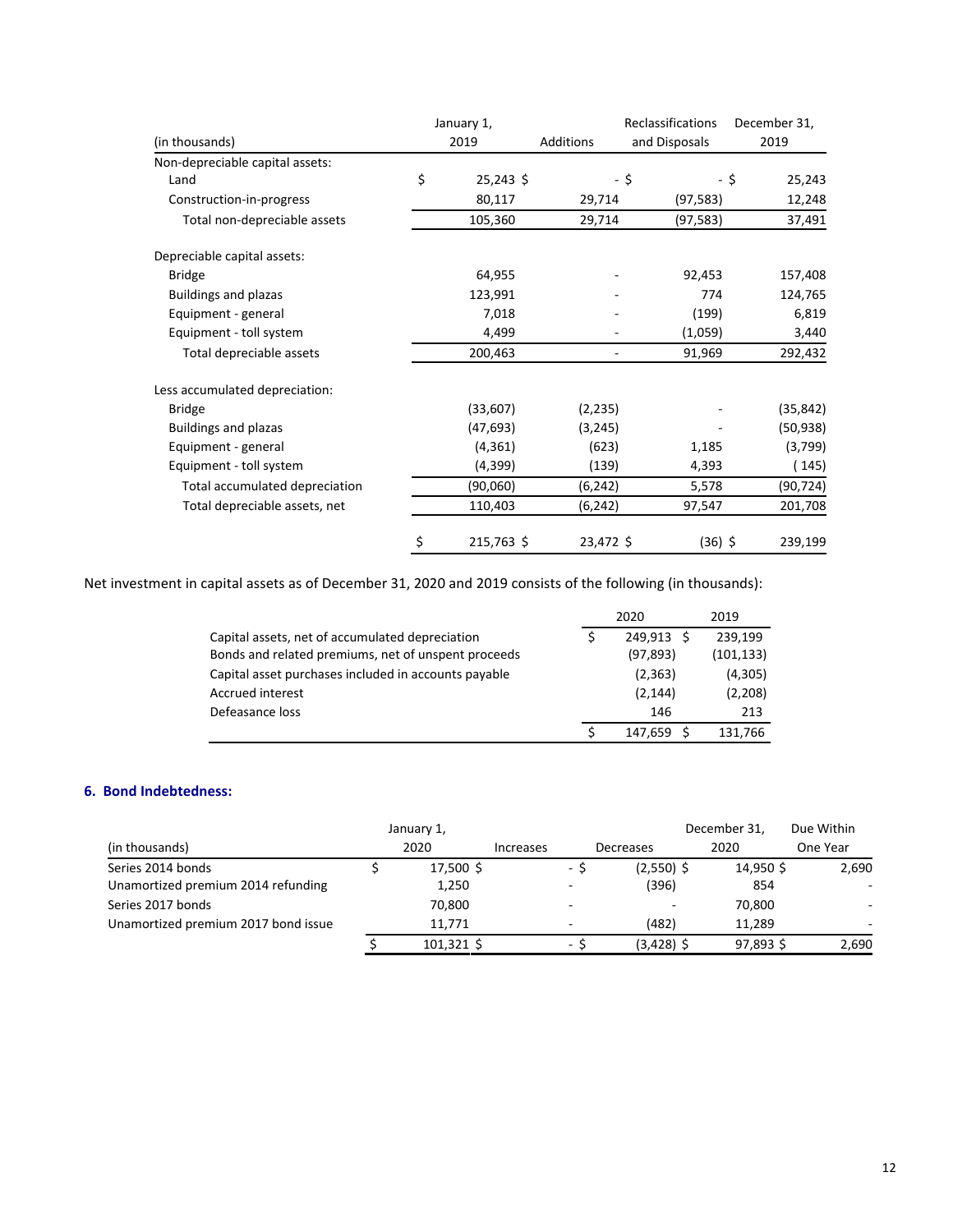|                                     | January 1, |           |                          | December 31, | Due Within |
|-------------------------------------|------------|-----------|--------------------------|--------------|------------|
| (in thousands)                      | 2019       | Increases | Decreases                | 2019         | One Year   |
| Series 2014 bonds                   | 19.940     |           | (2, 440)                 | 17.500       | 2,550      |
| Unamortized premium 2014 refunding  | 1,709      | -         | (459)                    | 1,250        |            |
| Series 2017 bonds                   | 70,800     | $\sim$    | $\overline{\phantom{a}}$ | 70.800       |            |
| Unamortized premium 2017 bond issue | 12.235     | -         | (464)                    | 11.771       |            |
|                                     | 104.684    | $\sim$    | (3, 363)                 | 101.321      | 2,550      |

In June 2014, the Authority issued \$28,840,000 in fixed rate Toll Bridge System Revenue Refunding Bonds at a premium of \$4,262,000, with interest rates ranging from 4% to 5%, to currently refund \$33,500,000 of outstanding Series 2005 bonds. The Series 2014 bond proceeds of \$33,102,000 plus \$3,710,000 in Series 2005 bond reserve monies were used to refund the Series 2005 bonds under mandatory tender and establish the Series 2014 debt reserves. The Series 2005 bonds refunded Series 1995 bonds which resulted in a difference between the reacquisition price and the net carrying amount of the old debt of \$2,242,000. This defeasance loss, reported in the accompanying balance sheets as a deferred outflow, is being charged to operations through the year 2024 using the effective interest method. The defeasance loss remaining is \$146,000 and \$213,000 at December 31, 2020 and 2019.

In June 2017, the Authority issued \$70,800,000 in fixed rate Toll Bridge System Revenue Bonds at a premium of \$12,915,000, with an interest rate of 5%. The Series 2017 bond proceeds totaling \$83,715,000 were used to partially fund a \$100,000,000 bridge redecking and rehabilitation project and to establish the Series 2017 debt reserves. Remaining funds, if any, may also be used for the coatings project and enhancements to the U.S. plaza regarding inspection capacity. The bonds were structured so that principal repayments will begin upon the payoff of the Series 2014 bonds (January 1, 2025) and will continue until January 1, 2047.

Debt service requirements are as follows (in thousands):

| Years ending<br>December 31, |    | Principal |   | Interest |
|------------------------------|----|-----------|---|----------|
| 2021                         | \$ | 2,690     | Ś | 4,153    |
| 2022                         |    | 2,830     |   | 4,012    |
| 2023                         |    | 2,980     |   | 3,863    |
| 2024                         |    | 3,140     |   | 3,706    |
| 2025                         |    | 5,150     |   | 3,540    |
| 2026-2030                    |    | 10,670    |   | 16,226   |
| 2031-2035                    |    | 13,620    |   | 13,277   |
| 2036-2040                    |    | 17,370    |   | 9,615    |
| 2041-2045                    |    | 22,180    |   | 4,715    |
| 2046-2047                    |    | 5,120     |   | 256      |
|                              | ς  | 85,750    |   | 63,363   |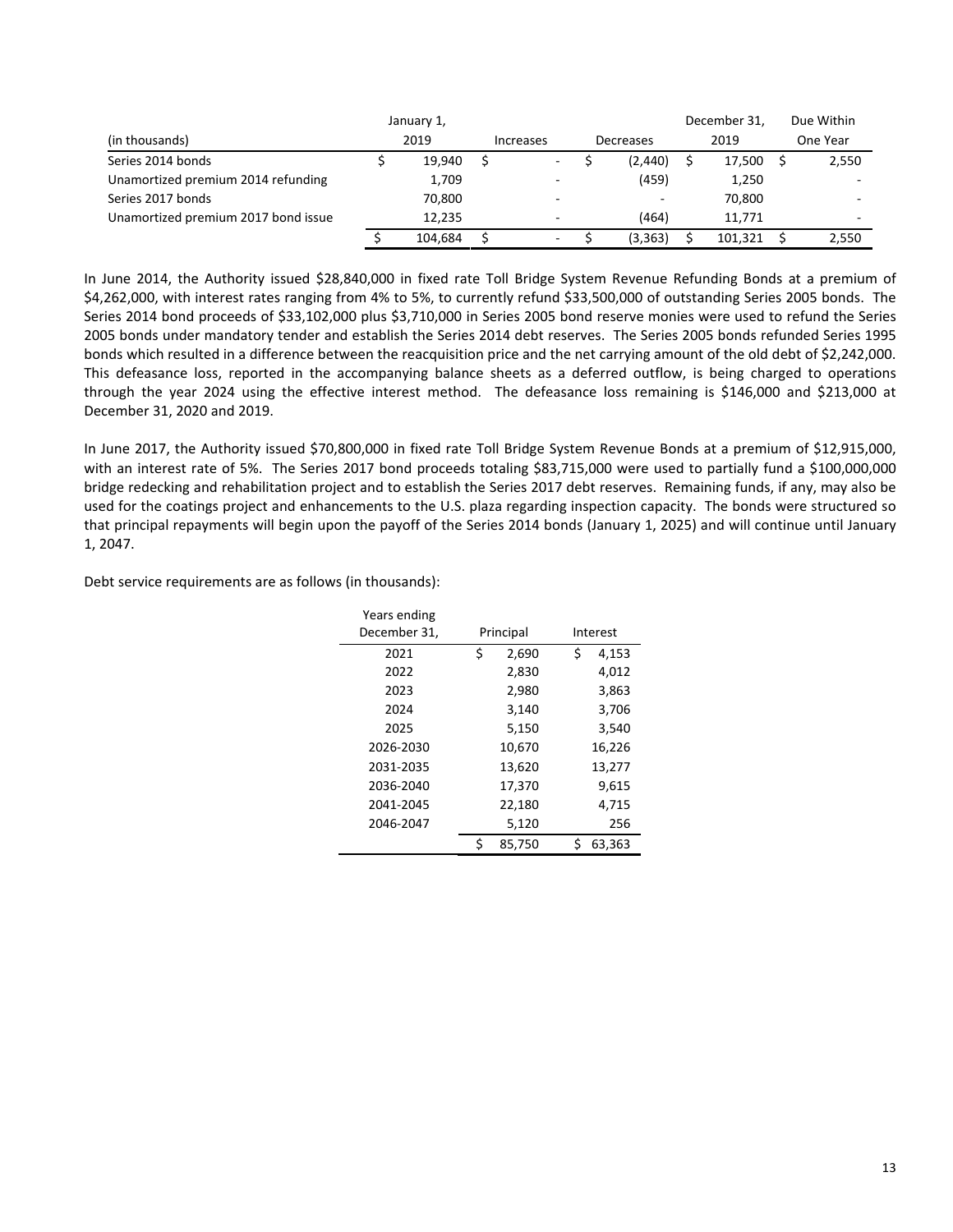## **7. Pension Plans:**

## **Defined Benefit Plans**

The Authority maintains two non-contributory, single-employer defined benefit pension plans: Pension Plan for Employees of Buffalo and Fort Erie Public Bridge Authority in the United States (U.S. Plan) and Pension Plan for Employees of Buffalo and Fort Erie Public Bridge Authority in Canada (Canadian Plan), collectively, the Defined Benefit Plans. The Defined Benefit Plans cover full and part-time employees hired before September 29, 2006 (union) and January 1, 2009 (non-union) in the United States, and before July 27, 2007 (union) and January 1, 2009 (non-union) in Canada. The Board of Directors has the responsibility to establish and amend benefit provisions. Audited financial statements of the Defined Benefit Plans are not required and have not been prepared.

*Benefits:* The Defined Benefit Plans provide retirement, death benefits, and if applicable, certain annual cost of living adjustments to members and beneficiaries. Cost of living adjustments are effective when the most recent actuarial valuation reports reveal a surplus which is greater than twice the annual service cost. The cost of living adjustment, on a percentage basis, is equal to 50% of the change in consumer price indices based on the average change over the 12 month period ending on September  $30<sup>th</sup>$  of the calendar year prior to the effective date of the adjustment. The cost of living adjustments are included in the Authority's annual pension cost only in the applicable years.

*Employees Covered by Benefit Terms:* At December 31, 2020 and 2019, the following employees were covered by the Defined Benefit Plans:

|                                                                  | 2020                     |           | 2019             |                 |  |
|------------------------------------------------------------------|--------------------------|-----------|------------------|-----------------|--|
|                                                                  | Canadian<br>Plan         | U.S. Plan | Canadian<br>Plan | U.S. Plan<br>58 |  |
| Inactive employees or beneficiaries currently receiving benefits | 44                       | 58        | 44               |                 |  |
| Inactive employees entitled to but not yet receiving benefits    | $\overline{\phantom{0}}$ |           | -                |                 |  |
| Active employees                                                 | 14                       | 15        | 14               | 15              |  |
|                                                                  | 58                       | 74        | 58               | 74              |  |

*Contributions:* The Authority pays the full cost of all benefits provided under the Defined Benefit Plans. As a federally regulated pension plan, the Canadian plan is funded based upon an actuarial valuation and funding standards established by the *Pension Benefits Standards Act*. The Authority's policy with respect to the U.S. plan is to fund the greater of the annual required contribution or the current year service cost, as actuarially determined. Actuarial valuations are prepared no less frequently than every other year. For the years ended December 31, 2020 and 2019, the Authority's contribution rate to the Canadian Plan was 35% and 33%, respectively, of covered payroll and 10% and 9% of covered payroll for the U.S. Plan, respectively.

## **Net Pension Asset**

The net pension asset was measured as of December 31, 2019 based on an actuarial valuation as of January 1, 2019, rolled forward to December 31, 2019. There have been no significant changes in benefits or other plan provisions from the beginning of the year to the end of the year.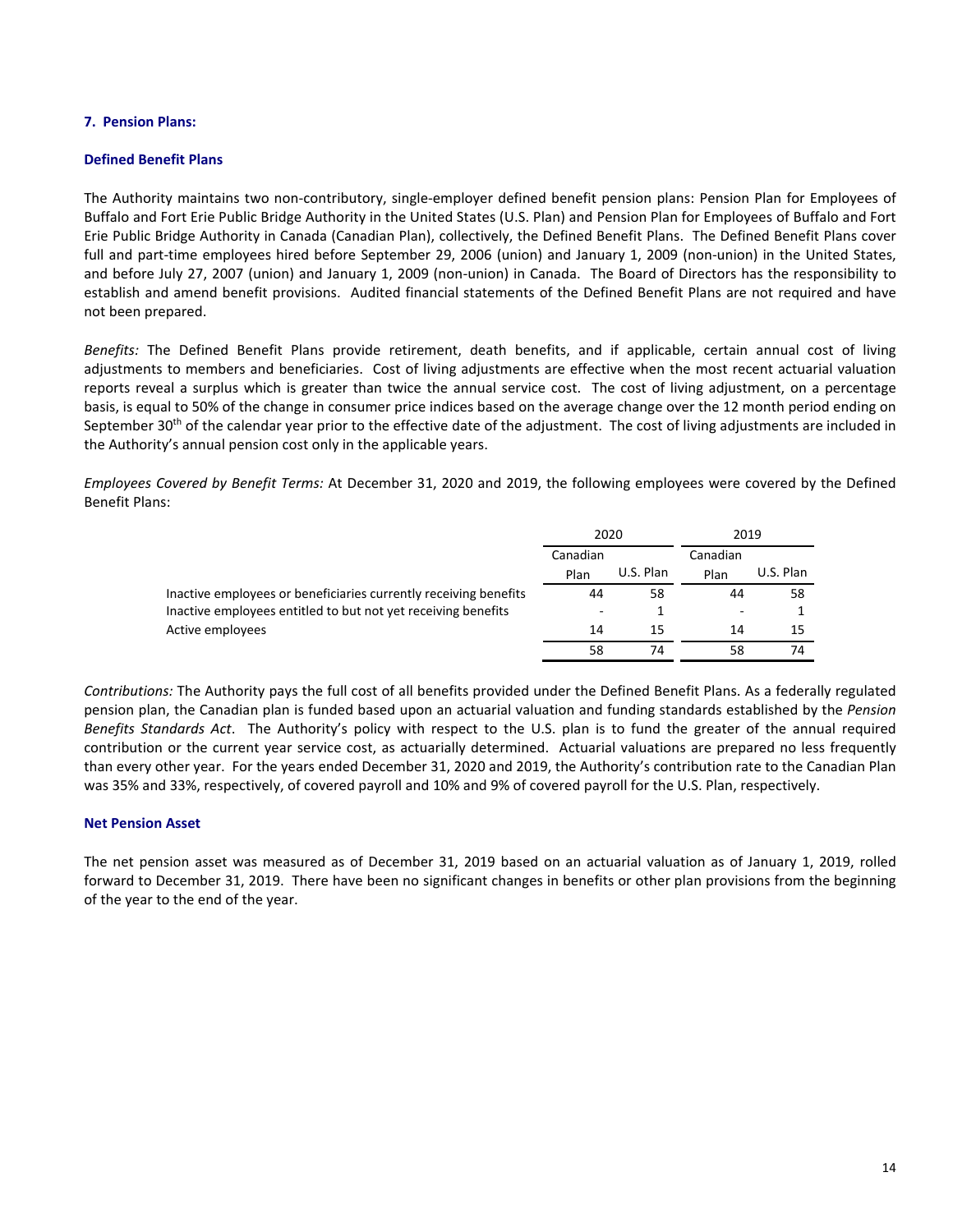*Actuarial Assumptions:* Based on the size of the plans, it was not deemed appropriate to perform an experience study. The total pension liability in the January 1, 2019 actuarial valuation was determined using the following actuarial assumptions, applied to all periods included in the measurement:

|                           | Canadian Plan                                               | U.S. Plan                                                      |
|---------------------------|-------------------------------------------------------------|----------------------------------------------------------------|
| Inflation                 | 2.25%                                                       | 2.75%                                                          |
| Salary increases          | 2.75%                                                       | 2.75%                                                          |
| Investment rate of return | 4.5%, compounded annually, net of                           | 6.5%, compounded annually, net                                 |
| Mortality                 | all expenses<br>CPM2014 Mortality Table with                | of all expenses<br>RP-2014 Healthy Mortality Table             |
|                           | generational improvements<br>projected using Scale $B - no$ | rolled back to 2006, projected<br>generationally with Scale BB |
|                           | assumed preretirement deaths                                | improvements - no assumed<br>preretirement deaths              |
| Discount rate             | 4.5%                                                        | 6.5%                                                           |
| <b>COLA</b> increases     | 0.93% COLA assumed (1.11%)<br>previously)                   | 0.85% COLA assumed (1.14%<br>previously)                       |

The long-term expected rates of return on plan assets were determined using best estimate ranges of expected future real rates of return (expected returns, net of pension plan investments and inflation) developed for each major asset class. These ranges are combined to produce the long-term expected rates of return by weighting the expected future real rates of return by the target asset allocation percentage and by adding expected inflation. The target allocation and best estimates of geometric real rates of return for each major asset class are summarized as follows:

|                        |            | Long-Term            |
|------------------------|------------|----------------------|
|                        | Target     | <b>Expected Real</b> |
| <b>Asset Class</b>     | Allocation | Rate of Return       |
| <b>Canadian Plan</b>   |            |                      |
| Canadian equities      | 6%         | 5.3%                 |
| International equities | 14%        | 5.3%                 |
| Fixed income           | 70%        | $(0.1\%)$            |
| Real estate            | 10%        | 6.0%                 |
|                        | 100%       |                      |
| U.S. Plan              |            |                      |
| U.S. equities          | 32%        | 5.8%                 |
| International equities | 6%         | 3.1%                 |
| Fixed income           | 35%        | 0.1%                 |
| Multi-asset            | 20%        | 3.5%                 |
| Real estate            | 5%         | 2.8%                 |
| Cash                   | 2%         | $(0.1\%)$            |
|                        | 100%       |                      |

*Discount rate:* The projection of cash flows used to determine the respective discount rates assumed that the Authority's contributions will continue to follow the current funding policy. Based on this assumption, the Authority's fiduciary net position was projected to be sufficient to make all projected future benefit payments of the Defined Benefit Plans' current members. Therefore, the discount rate equals the long-term rate of return of 4.5% (Canadian Plan) and 6.5% (U.S. Plan).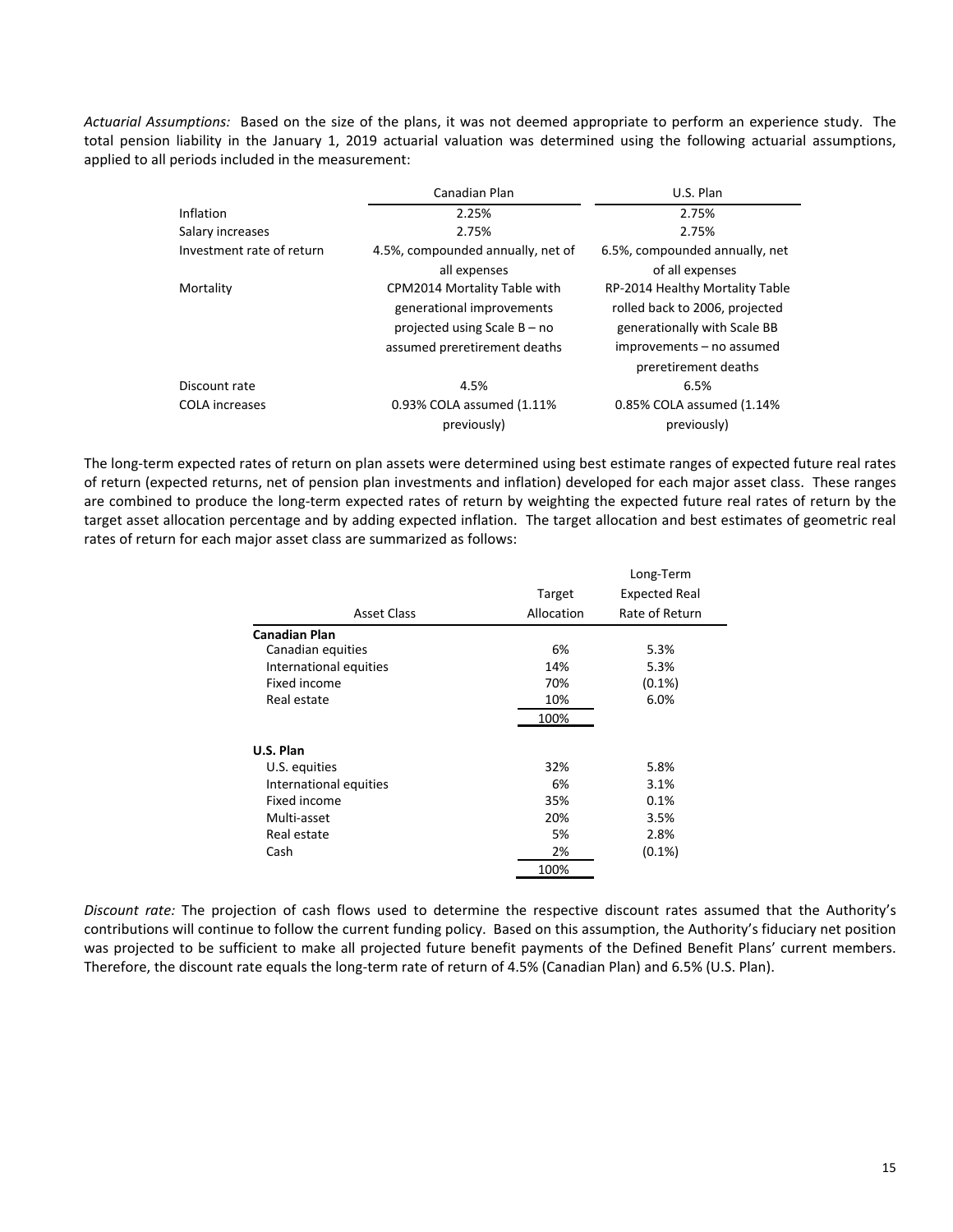# **Changes in the Net Pension Asset**

| <b>Canadian Plan</b>                               |               | <b>Total Pension</b> | Plan Fiduciary      | <b>Net Pension</b> |          |
|----------------------------------------------------|---------------|----------------------|---------------------|--------------------|----------|
| (in thousands)                                     |               | Liability            | <b>Net Position</b> |                    | Asset    |
| Balances at 12/31/18                               | \$            | (13, 033)            | \$<br>15,405        | \$                 | 2,372    |
| Effect of currency exchange rate changes           |               | (601)                | 714                 |                    | 113      |
| Changes for the year:                              |               |                      |                     |                    |          |
| Service cost                                       |               | (156)                |                     |                    | (156)    |
| Interest                                           |               | (604)                |                     |                    | (604)    |
| Differences between expected and actual experience |               | 217                  |                     |                    | 217      |
| <b>Employer contributions</b>                      |               |                      | 411                 |                    | 411      |
| Net investment loss                                |               |                      | (64)                |                    | (64)     |
| Benefit payments                                   |               | 750                  | (750)               |                    |          |
| Administrative expenses                            |               |                      | (101)               |                    | (101)    |
| Net changes                                        |               | 207                  | (504)               |                    | (297)    |
| Balances at 12/31/19                               | Ś.            | (13, 427)            | \$<br>15,615        | \$                 | 2,188    |
| Effect of currency exchange rate changes           |               | (210)                | 244                 |                    | 34       |
| Changes for the year:                              |               |                      |                     |                    |          |
| Service cost                                       |               | (137)                |                     |                    | (137)    |
| Interest                                           |               | (603)                |                     |                    | (603)    |
| Differences between expected and actual experience |               | (77)                 |                     |                    | (77)     |
| <b>Employer contributions</b>                      |               |                      | 282                 |                    | 282      |
| Net investment income                              |               |                      | 1,660               |                    | 1,660    |
| Benefit payments                                   |               | 744                  | (744)               |                    |          |
| Administrative expenses                            |               |                      | (76)                |                    | (76)     |
| Net changes                                        |               | (73)                 | 1,122               |                    | 1,049    |
| Balances at 12/31/20                               | $\ddot{\phi}$ | (13, 710)            | \$<br>16,981        | \$                 | 3,271    |
|                                                    |               |                      |                     |                    |          |
| U.S. Plan                                          |               |                      |                     |                    |          |
|                                                    |               |                      |                     |                    |          |
| (in thousands)                                     |               |                      |                     |                    |          |
| Balances at 12/31/18                               | \$            | (22,081)             | \$<br>25,031        | \$                 | 2,950    |
| Changes for the year:                              |               |                      |                     |                    |          |
| Service cost                                       |               | (62)                 |                     |                    | (62)     |
| Interest                                           |               | (1, 281)             |                     |                    | (1, 281) |
| <b>Employer contributions</b>                      |               |                      | 167                 |                    | 167      |
| Differences between expected and actual experience |               | (485)                |                     |                    | (485)    |
| Changes of assumptions                             |               | 1,094                |                     |                    | 1,094    |
| Net investment loss                                |               |                      | (856)               |                    | (856)    |
| Benefit payments                                   |               | 1,623                | (1,623)             |                    |          |
| Administrative expenses                            |               |                      | (133)               |                    | (133)    |
| Net changes                                        |               | 889                  | (2, 445)            |                    | (1, 556) |
| Balances at 12/31/19                               | \$            | (21, 192)            | \$<br>22,586        | \$                 | 1,394    |
| Changes for the year:                              |               |                      |                     |                    |          |
| Service cost                                       |               | (49)                 |                     |                    | (49)     |
| Interest                                           |               | (1, 333)             |                     |                    | (1, 333) |
| <b>Employer contributions</b>                      |               |                      | 87                  |                    | 87       |
| Differences between expected and actual experience |               | (131)                |                     |                    | (131)    |
| Net investment income                              |               |                      | 4,275               |                    | 4,275    |
| Benefit payments                                   |               | 1,484                | (1,484)             |                    |          |
| Administrative expenses                            |               |                      | (124)               |                    | (124)    |
| Net changes                                        |               | (29)                 | 2,754               |                    | 2,725    |
| Balances at 12/31/20                               | \$            | (21, 221)            | \$<br>25,340        | \$                 | 4,119    |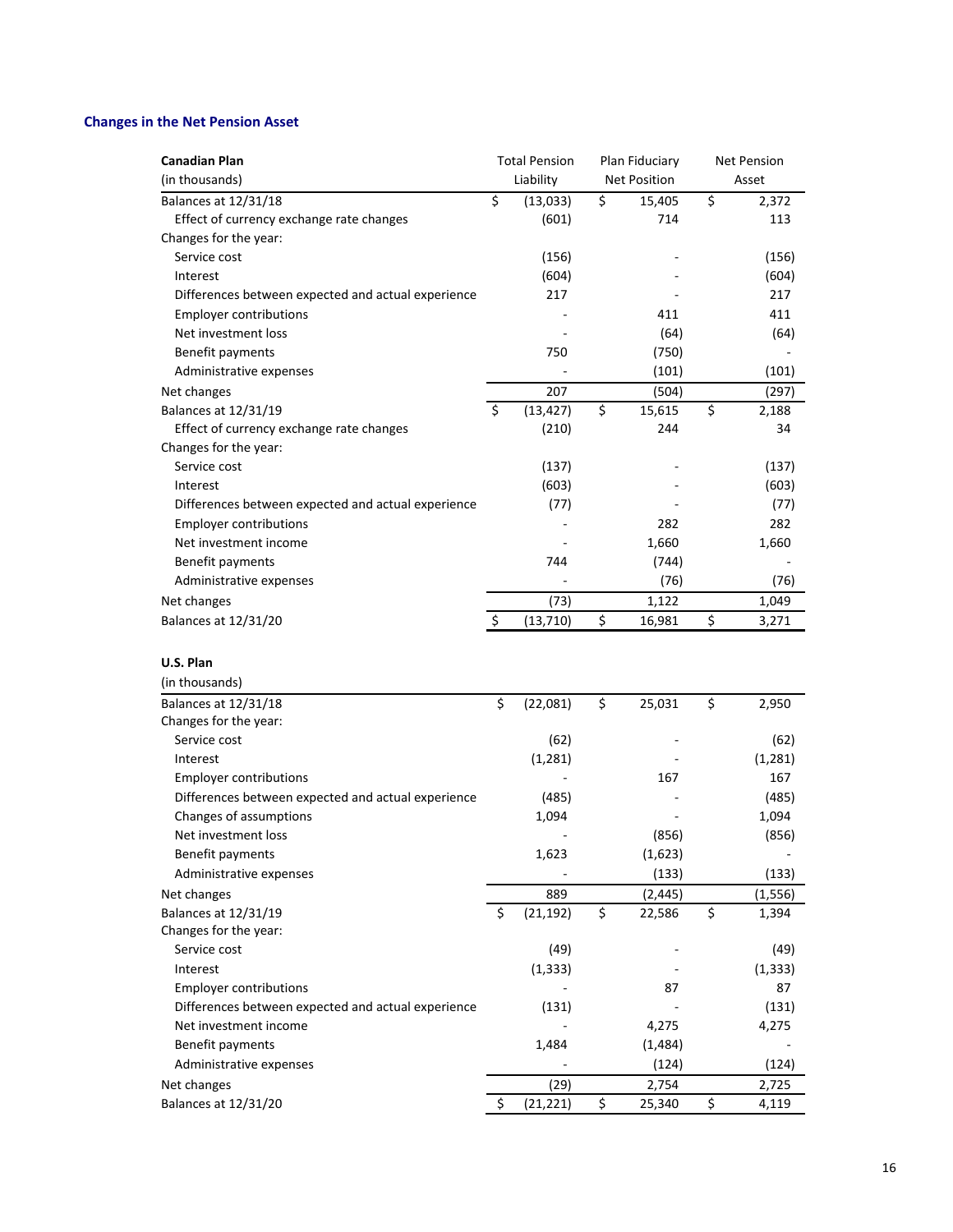The following presents the Authority's net pension asset for the Defined Benefit Plans calculated using the discount rate of 4.5% (Canadian Plan) and 6.5% (U.S. Plan) and the impact of using a discount rate that is 1.0% higher or lower than the current rate as of December 31, 2020.

|                |    | 1.0%     |    | At Current    |    | 1.0%     |
|----------------|----|----------|----|---------------|----|----------|
| (in thousands) |    | Decrease |    | Discount Rate |    | Increase |
| Canadian Plan  | Ś  | 1,666    | -S | $3,271$ \$    |    | 4,613    |
| U.S. Plan      | Š. | 1.875    | -S | 4.119         | -S | 6.011    |

## **Pension Expense and Deferred Outflows and Deferred Inflows of Resources Related to Pensions**

For the years ended December 31, 2020 and 2019, the Authority recognized pension income of \$37,000 and pension expense of \$99,000 for the Canadian Plan and pension expense of \$69,000 and \$207,000 for the U.S. Plan. At December 31, 2020 and 2019, the Authority reported deferred outflows and deferred inflows of resources as follows:

|                                                                                     | 2020 |                                      |  |                                     |                                      |            |                                     |       |  |  |  |
|-------------------------------------------------------------------------------------|------|--------------------------------------|--|-------------------------------------|--------------------------------------|------------|-------------------------------------|-------|--|--|--|
|                                                                                     |      | Canadian Plan                        |  |                                     | U.S. Plan                            |            |                                     |       |  |  |  |
| (in thousands)                                                                      |      | Deferred<br>Outflows of<br>Resources |  | Deferred<br>Inflows of<br>Resources | Deferred<br>Outflows of<br>Resources |            | Deferred<br>Inflows of<br>Resources |       |  |  |  |
| Net difference between projected and actual earnings on<br>pension plan investments | \$   | 475 \$                               |  | 1,129                               | \$                                   | $1,489$ \$ |                                     | 3,000 |  |  |  |
| Changes of assumptions                                                              |      |                                      |  | $\overline{\phantom{0}}$            |                                      |            |                                     |       |  |  |  |
| Changes in experience                                                               |      | 22                                   |  | ٠                                   |                                      | 37         |                                     |       |  |  |  |
| Authority contributions subsequent to the measurement date                          |      | 341                                  |  |                                     |                                      | 97         |                                     |       |  |  |  |
|                                                                                     |      | 838 \$                               |  | 1.129                               | ς                                    | $1,623$ \$ |                                     | 3,000 |  |  |  |

|                                                            | 2019 |                                      |   |            |                         |            |                        |           |  |  |  |  |
|------------------------------------------------------------|------|--------------------------------------|---|------------|-------------------------|------------|------------------------|-----------|--|--|--|--|
|                                                            |      | Canadian Plan                        |   |            | U.S. Plan               |            |                        |           |  |  |  |  |
| (in thousands)                                             |      | Deferred<br>Outflows of<br>Resources |   | Deferred   | Deferred<br>Outflows of |            | Deferred<br>Inflows of |           |  |  |  |  |
|                                                            |      |                                      |   | Inflows of |                         |            |                        |           |  |  |  |  |
|                                                            |      |                                      |   | Resources  |                         | Resources  |                        | Resources |  |  |  |  |
| Net difference between projected and actual earnings on    |      |                                      |   |            |                         |            |                        |           |  |  |  |  |
| pension plan investments                                   | \$   | 728 \$                               |   | 558        | S                       | $2,481$ \$ |                        | 1,076     |  |  |  |  |
| Changes of assumptions                                     |      |                                      |   |            |                         |            |                        | 313       |  |  |  |  |
| Changes in experience                                      |      |                                      |   | 72         |                         | 138        |                        |           |  |  |  |  |
| Authority contributions subsequent to the measurement date |      | 298                                  |   |            |                         | 92         |                        |           |  |  |  |  |
|                                                            |      | 1,026                                | S | 630        |                         | 2,711      | -S                     | 1,389     |  |  |  |  |

Authority contributions subsequent to the measurement date will be recognized as an addition to the net pension asset in the year ending December 31, 2021. Other amounts reported as deferred outflows and deferred inflows of resources related to pensions will be recognized in pension expense as follows (in thousands):

| Years ending December 31, |         |
|---------------------------|---------|
| 2021                      | (547)   |
| 2022                      | (655)   |
| 2023                      | (142)   |
| 2024                      | (762)   |
|                           | (2,106) |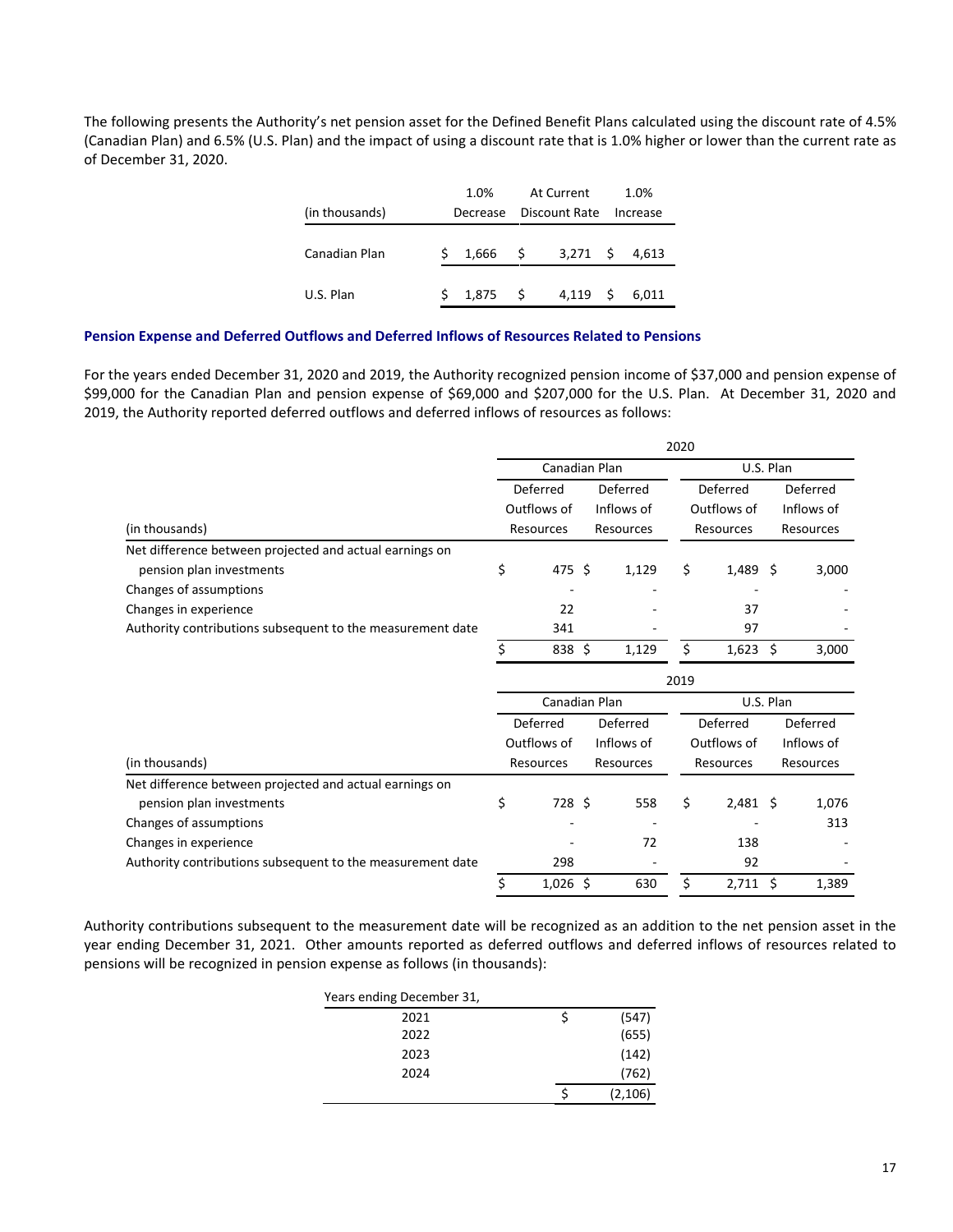## **Defined Contribution Plans**

The Authority has also established two non-contributory defined contribution money purchase plans which separately cover U.S. and Canadian employees hired subsequent to the eligibility dates of the Defined Benefit Plans described above.

The defined contribution plans require the Authority to contribute 6.0% of each qualified employee's covered salary annually. Contributions to the defined contribution plans totaled \$112,000 and \$113,000 in 2020 and 2019, respectively. The Authority makes all required contributions when due.

## **8. OPEB:**

The Authority maintains two single-employer defined benefit postemployment healthcare plans (the Plans), one covering certain Canadian employees and one covering certain U.S. employees. The Plans provide benefits in the form of insurance premium payments for coverage of eligible retirees and dependents. Plan provisions and Authority and member contribution rates are determined by the Authority. The Plans do not issue publicly available financial reports.

Eligibility is based on date of hire, attainment of retirement age, and years of service. The Authority pays 100% of the health, dental, and life insurance premiums for employees meeting the following criteria:

## Canadian Plan

Full-time employees hired prior to September 19, 2003 (union) or November 21, 2003 (non-union), upon attainment of age 50 with 2 years of service.

Full-time employees hired on or after September 19, 2003 but prior to July 27, 2007 (union) or on or after November 21, 2003 but prior to December 31, 2008 (non-union), upon attainment of age 50 with 10 years of service.

## U.S. Plan

Full-time employees hired prior to July 18, 2003 (union) or November 21, 2003 (non-union), upon attainment of age 50 with 2 years of service.

Full-time employees hired on or after July 18, 2003 but prior to September 29, 2006 (union) or on or after November 21, 2003 but prior to December 31, 2008 (non-union), upon attainment of age 50 with 10 years of service.

The Plans are closed to new entrants subsequent to December 31, 2008.

At December 31, 2020 and 2019, employees covered by the Plan include:

|                                                                  |          | 2020                     |          | 2019      |
|------------------------------------------------------------------|----------|--------------------------|----------|-----------|
|                                                                  | Canadian |                          | Canadian |           |
|                                                                  | Plan     | U.S. Plan                | Plan     | U.S. Plan |
| Active employees                                                 | 14       | 14                       | 14       | 14        |
| Inactive employees or beneficiaries currently receiving benefits | 75       | 53                       | 75       | 53        |
| Inactive employees entitled to but not yet receiving benefits    | ۰        | $\overline{\phantom{a}}$ | -        | -         |
|                                                                  | 89       | 67                       | 89       | 67        |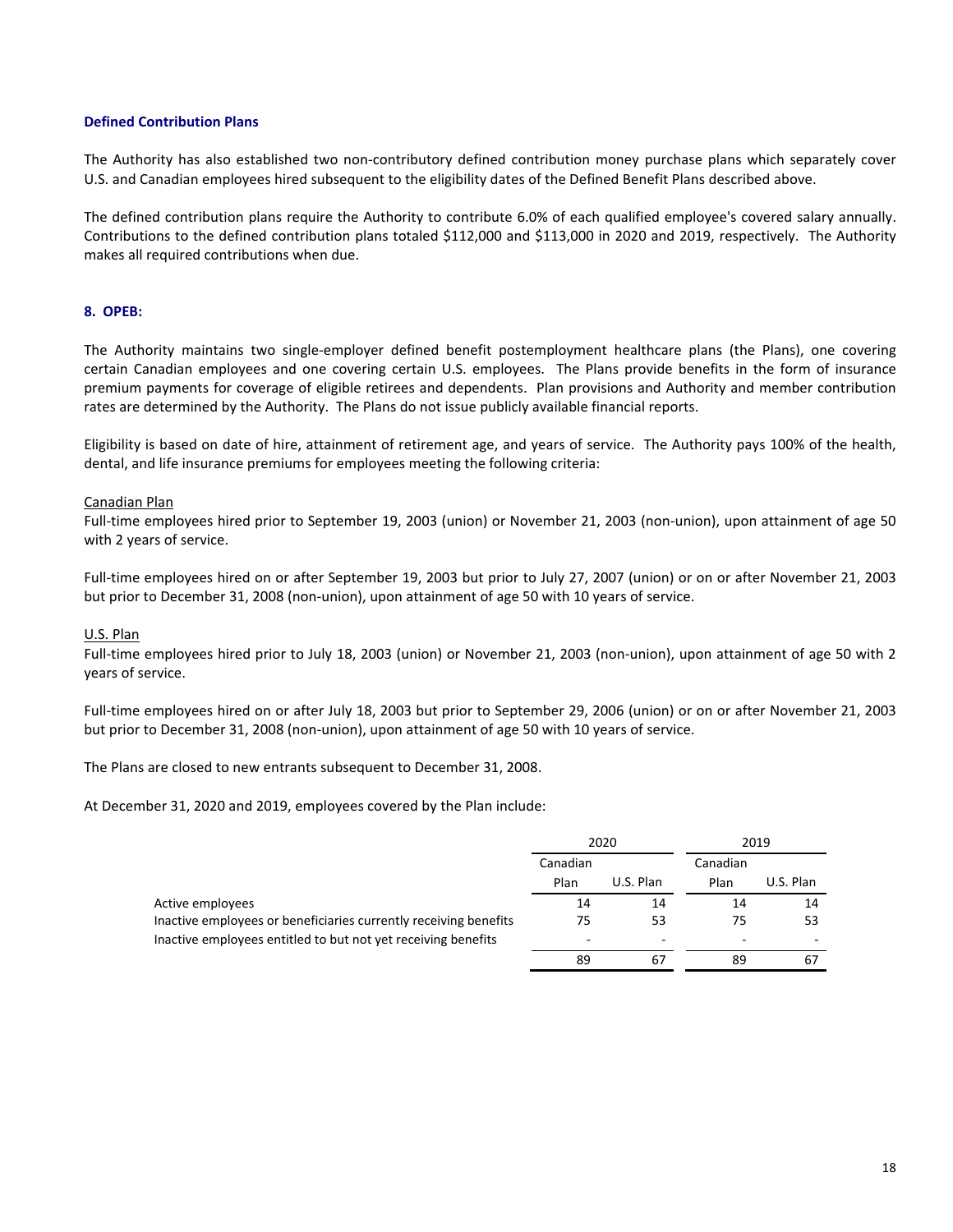#### **Net OPEB Liability**

The Authority's net OPEB liability of \$1,869,000 was measured as of December 31, 2019, and the total OPEB liability used to calculate the net OPEB liability was determined by an actuarial valuation as of January 1, 2019, rolled forward to December 31, 2019.

The Authority established a qualified trust as defined by GASB Statement Nos. 74 and No. 75 which was funded with an initial cash contribution of \$10,000,000 during the year ended December 31, 2018. The Plan has adopted a funding policy and began making contributions in 2019 that are projected to cover all future benefit payments. Therefore, the discount rate is equal to the long-term rate of return.

The long-term expected rates of return on plan assets were determined using best estimate ranges of expected future real rates of return (expected returns, net of plan investments and inflation) developed for each major asset class. These ranges are combined to produce the long-term expected rates of return by weighting the expected future real rates of return by the target asset allocation percentage and by adding expected inflation. The target allocation and best estimates of geometric real rates of return for each major asset class are summarized as follows:

|                        |            | Long-Term            |
|------------------------|------------|----------------------|
|                        | Target     | <b>Expected Real</b> |
| <b>Asset Class</b>     | Allocation | Rate of Return       |
| U.S. equities          | 32%        | 5.8%                 |
| International equities | 6%         | 3.1%                 |
| Fixed income           | 35%        | 0.1%                 |
| Multi-asset            | 20%        | 3.5%                 |
| Real estate            | 5%         | 2.8%                 |
| Cash                   | 2%         | $(0.1\%)$            |
|                        | 100%       |                      |

The total OPEB liability in the December 31, 2019 valuation was determined using the following actuarial assumptions and other inputs, applied to all periods included in the measurement, unless otherwise specified:

Healthcare cost trend:

Canadian Plan: 5.5% (5.75% previously) grading down by 0.25% each year to 4.5%

U.S. Plan: 6.0% (6.25% previously) grading down by 0.25% each year to 5.0%

Discount rate:

Discount rate at measurement date is 6.0% which is equal to the long-term rate of return on the trust assets Mortality:

U.S. Plan: RPH-2014, using Projection Scale BB

Canadian Plan: CIA CPM-2014 Combined Mortality with CIA Scale CPM-B

Retirement:

Expected dates for each active employee based upon their unreduced pension eligibility

Salary:

Increases of 2.75%

Termination:

Rates calibrated to produce 3% aggregate turnover of the active data based on the Authority's historical experience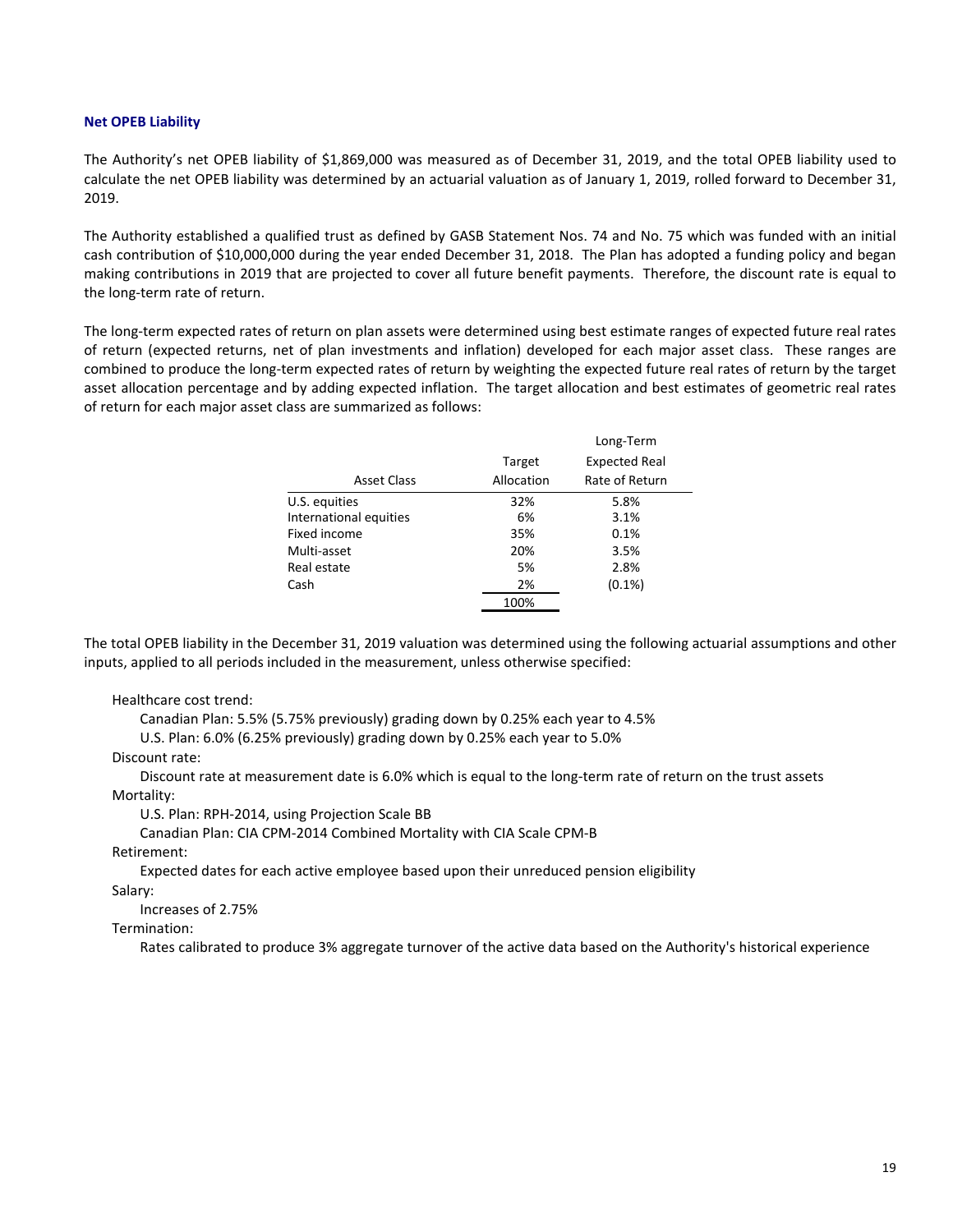## **Changes in the Net OPEB Liability**

|                                                  | <b>Total OPEB</b> | Plan Fiduciary      | Net OPEB |           |  |  |
|--------------------------------------------------|-------------------|---------------------|----------|-----------|--|--|
| (in thousands)                                   | Liability         | <b>Net Position</b> |          | Liability |  |  |
| Balances at December 31, 2018                    | \$<br>(20, 638)   | \$                  | \$       | (20, 638) |  |  |
| Effect of foreign currency exchange rate changes | (228)             |                     |          | (228)     |  |  |
| Changes for the year:                            |                   |                     |          |           |  |  |
| <b>Employer contributions</b>                    |                   | 10,765              |          | 10,765    |  |  |
| Net investment income                            |                   | 178                 |          | 178       |  |  |
| Service cost                                     | (106)             |                     |          | (106)     |  |  |
| Interest                                         | (1, 234)          |                     |          | (1, 234)  |  |  |
| Differences between expected and actual          |                   |                     |          |           |  |  |
| experience                                       | 1,657             |                     |          | 1,657     |  |  |
| Changes of assumptions                           | 2,378             |                     |          | 2,378     |  |  |
| Benefit payments                                 | 764               | (764)               |          |           |  |  |
| Net changes                                      | 3,459             | 10,179              |          | 13,638    |  |  |
| Balances at December 31, 2019                    | \$<br>(17, 407)   | \$<br>10,179        | \$       | (7, 228)  |  |  |
| Effect of foreign currency exchange rate changes | (217)             |                     |          | (217)     |  |  |
| Changes for the year:                            |                   |                     |          |           |  |  |
| <b>Employer contributions</b>                    |                   | 878                 |          | 878       |  |  |
| Net investment income                            |                   | 1,957               |          | 1,957     |  |  |
| Service cost                                     | (69)              |                     |          | (69)      |  |  |
| Interest                                         | (1,031)           |                     |          | (1,031)   |  |  |
| Differences between expected and actual          |                   |                     |          |           |  |  |
| experience                                       | 190               |                     |          | 190       |  |  |
| Change of assumptions                            | 3,674             |                     |          | 3,674     |  |  |
| Benefit payments                                 | 736               | (736)               |          |           |  |  |
| Administrative expenses                          |                   | (23)                |          | (23)      |  |  |
| Net changes                                      | 3,500             | 2,076               |          | 5,576     |  |  |
| Balances at December 31, 2020                    | \$<br>(14, 124)   | \$<br>12,255        | \$       | (1,869)   |  |  |

The following presents the sensitivity of the Authority's net OPEB liability to changes in the discount rate, including what the Authority's net OPEB liability would be if it were calculated using a discount rate that is 1% higher or lower than the current discount rate of 6.0%:

|                    |               |         | At Current    |              |  |               |
|--------------------|---------------|---------|---------------|--------------|--|---------------|
| (in thousands)     | 1.0% Decrease |         | Discount Rate |              |  | 1.0% Increase |
| Net OPEB Liability |               | (4.419) |               | $(1.869)$ \$ |  | (978)         |

The following presents the sensitivity of the Authority's net OPEB liability to changes in the healthcare cost trend rates, including what the Authority's net OPEB liability would be if it were calculated using trend rates that are 1% higher or lower than the current healthcare cost trend rates of 6.0% to 4.5%:

| (in thousands)     | 1.0% Decrease | Trend rate   | 1.0% Increase |
|--------------------|---------------|--------------|---------------|
| Net OPEB Liability | (918)         | $(1.869)$ \$ | (4.485)       |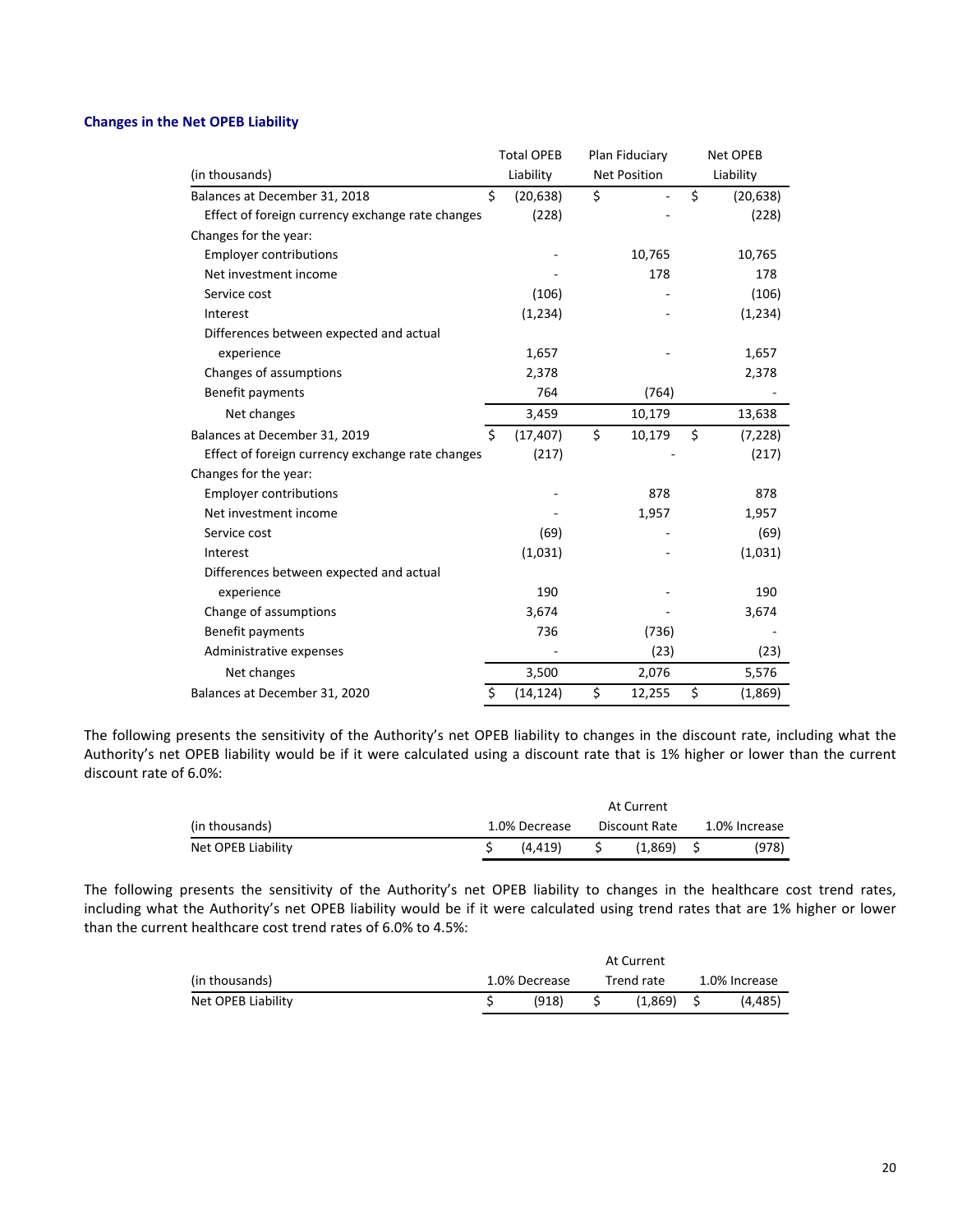## **OPEB Expense and Deferred Outflows and Deferred Inflows of Resources Related to OPEB**

For the years ended December 31, 2020 and 2019, the Authority recognized OPEB income of \$3,650,000 and \$1,162,000. At December 31, 2020 and 2019, the Authority reported deferred outflows and deferred inflows of resources as follows:

|                                                            |             | 2020                   |            | 2019                     |           |             |      |                          |  |
|------------------------------------------------------------|-------------|------------------------|------------|--------------------------|-----------|-------------|------|--------------------------|--|
|                                                            |             | Deferred<br>Deferred   |            | Deferred                 |           | Deferred    |      |                          |  |
|                                                            | Outflows of |                        | Inflows of |                          |           | Outflows of |      | Inflows of               |  |
| (in thousands)                                             |             | Resources<br>Resources |            |                          | Resources |             |      | Resources                |  |
| Net difference between projected and actual earnings on    |             |                        |            |                          |           |             |      |                          |  |
| pension plan investments                                   |             |                        | - \$       | 1,102                    | Ś         |             | - \$ | 135                      |  |
| Changes of assumptions                                     |             |                        |            | 1,403                    |           |             |      | 912                      |  |
| Changes in experience                                      |             |                        |            | 72                       |           |             |      | 655                      |  |
| Authority contributions subsequent to the measurement date |             | 370                    |            | $\overline{\phantom{a}}$ |           | 876         |      | $\overline{\phantom{a}}$ |  |
|                                                            |             | 370 S                  |            | 2.577                    |           | 876 S       |      | 1.702                    |  |

Authority contributions subsequent to the measurement date will be recognized as a reduction of the net OPEB liability in the year ending December 31, 2021. Other amounts reported as deferred inflows of resources related to OPEB will be recognized in pension expense as follows (in thousands):

| Years ending December 31, |               |
|---------------------------|---------------|
| 2021                      | \$<br>(1,759) |
| 2022                      | (284)         |
| 2023                      | (284)         |
| 2024                      | (250)         |
|                           | (2,577)       |

## **9. Rentals:**

The Authority, as lessor, has entered into non-cancelable operating leases with separate U.S. and Canadian duty-free enterprises through December 31, 2025 and October 31, 2031, respectively. The Authority recognized \$4,260,000 and \$5,483,000 in gross rental income in 2020 and 2019 from the duty-free enterprises. The leases provide for annual minimum and contingent lease payments to the Authority.

Due to the border restrictions imposed by the U.S and Canadian governments in response to the COVID-19 pandemic, both duty-free enterprises entered into rent deferral agreements with the Authority. These agreements allowed for the deferral of minimum rent due under the lease agreements for a specified period of time at an interest rate of 4% per annum. The Canadian duty-free rent deferral agreement expired July 31, 2020 and the duty-free lease is currently in default. The Authority has recognized a \$2,500,000 bad debt allowance relative to the default status of the lease.

The Authority also leases space to a governmental entity under a non-cancelable twenty year operating lease expiring June 30, 2039. Rental revenue received by the Authority under this lease totaled \$2,422,000 and \$2,267,000 in 2020 and 2019.

Minimum amounts, assuming all rentals are received under the leases, are as follows (in thousands):

| Years ending December 31, |             |
|---------------------------|-------------|
| 2021                      | \$<br>6,612 |
| 2022                      | 6,612       |
| 2023                      | 6,612       |
| 2024                      | 6,647       |
| 2025                      | 6,683       |
| Thereafter                | 53,167      |
|                           | 86,333      |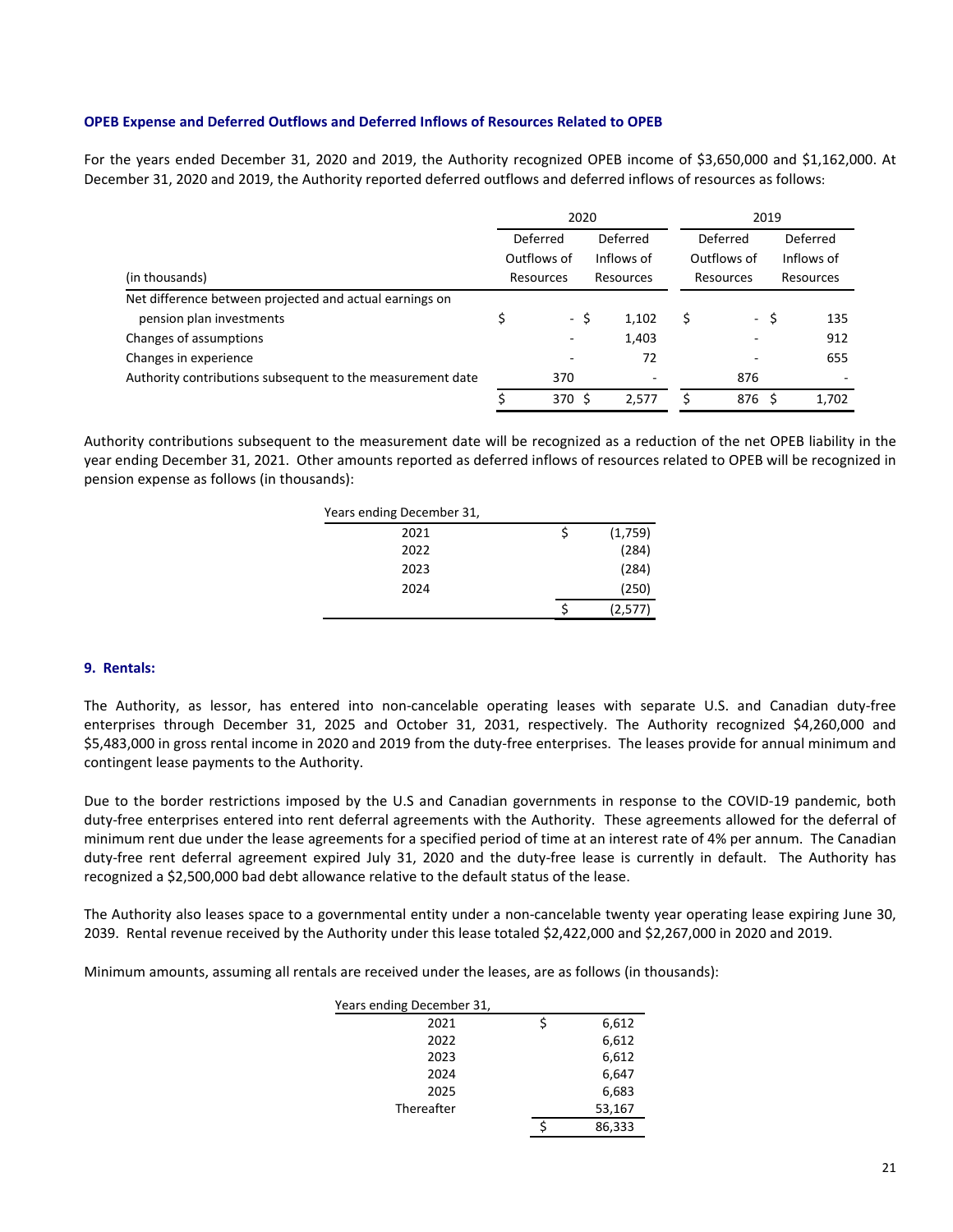The Authority also leases certain real property under cancelable operating leases to commercial enterprises and governmental agencies. These leases are generally maintained on a month-to-month basis.

#### **10. Deferred Compensation Plan:**

All employees of the Authority in the United States are offered participation in a deferred compensation plan (the Plan) created in accordance with Internal Revenue Code Section 457. The Plan permits eligible participants to defer a portion of their salaries until future years. Under the Plan, amounts deferred are not available to employees until separation, retirement, death, or unforeseen emergency. All amounts deferred under the Plan, all property, and rights purchased with those amounts, and all income attributable to those amounts, property, or rights, are held in trust until paid or made available to the employee or other beneficiary.

The Authority also has unfunded liabilities of \$1,627,000 and \$1,486,000 included in accrued liabilities as of December 31, 2020 and 2019 to current and former management employees due under separate deferred compensation agreements. Payments made under these agreements totaled \$4,800 in 2020 and 2019.

#### **11. Commitments and Contingencies:**

#### **Risk Management**

The Authority purchases commercial insurance for various risks of loss due to torts, theft, damage, errors and omissions, injuries to employees, and natural disasters. Settled claims resulting from these risks have not exceeded commercial coverage in any of the past three years. Losses resulting from acts of terrorism have been excluded from property and excess liability policies. The Terrorism Risk Insurance Act of 2002 of the United States governs coverage for acts of terrorism under the general liability policy.

#### **Contractual Commitments**

As of December 31, 2020, the Authority had contractual commitments of approximately \$4,390,000 primarily related to ongoing capital construction projects.

#### **Litigation**

The Authority is involved in various legal proceedings, the outcome of which is not expected to have significant impact on the financial position of the Authority.

## **12. Net Position:**

#### **Unrestricted - Designated**

The Board of Directors has designated available unrestricted amounts for acquisition or construction of capital projects and maintenance.

#### **Restricted**

| (in thousands)                    | 2020   | 2019   |
|-----------------------------------|--------|--------|
| Debt service funds:               |        |        |
| Debt service fund                 | 4.927  | 4,801  |
| Debt reserve fund                 | 7,086  | 7,146  |
| Operating expense reserve account | 2,968  | 4,946  |
|                                   | 14.981 | 16.893 |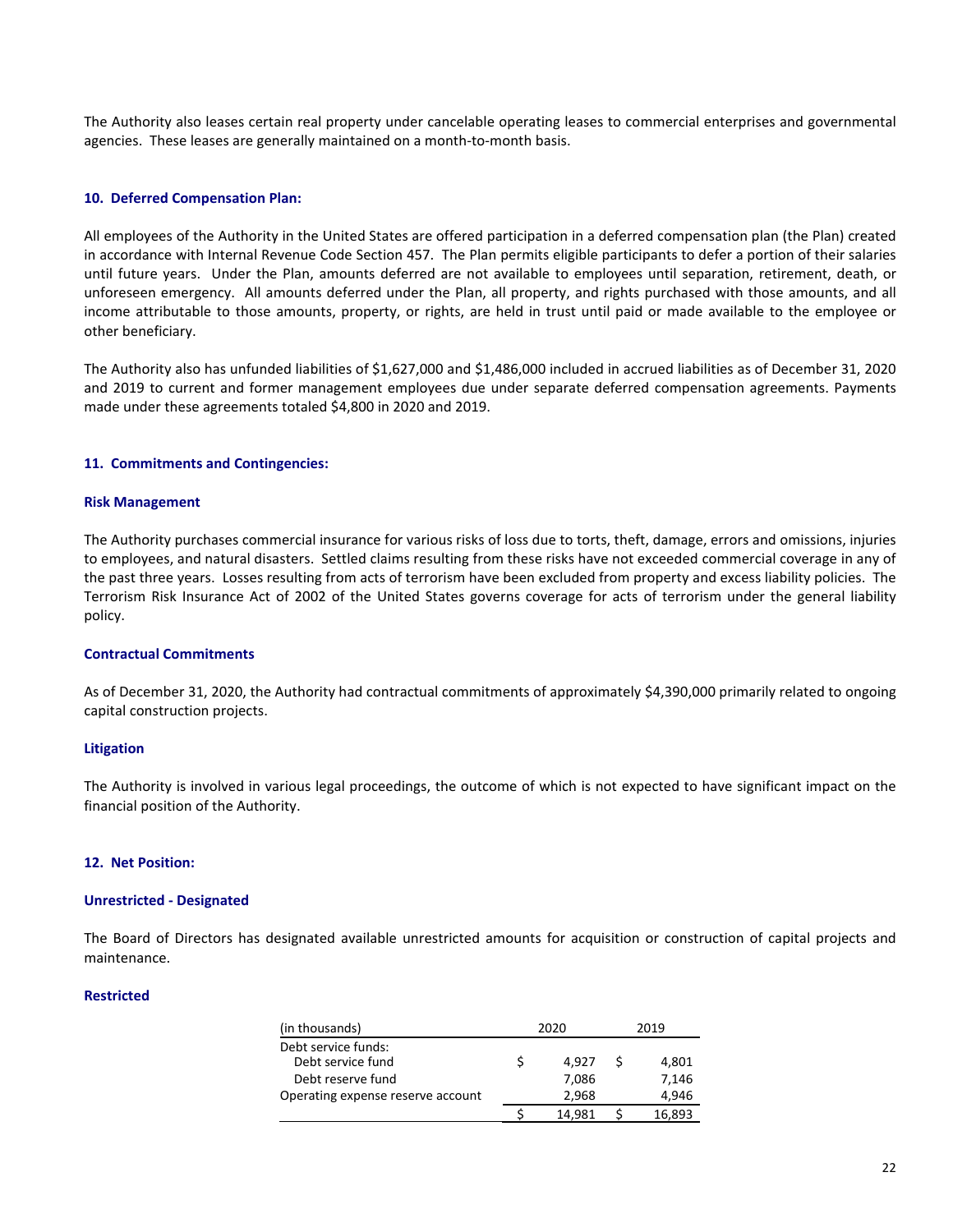## **13**. **Risks and Uncertainties:**

On January 31, 2020, the United States Secretary of Health and Human Services (HHS) declared a public health emergency related to the global spread of coronavirus COVID-19, and a pandemic was declared by the World Health Organization in February 2020. On March 7, 2020, the Governor of the State of New York declared a disaster emergency in the State of New York, ordered all non-essential businesses State-wide to be closed, and required other restrictive social distancing and related measures. On March 17, 2020, the premier of the province of Ontario declared a state of emergency in the province of Ontario and ordered all non-essential businesses to be closed along with other restrictive measures. Efforts to fight the widespread disease resulted in a severe disruption of operations. Financial markets also experienced significant fluctuations in value.

Beginning in March 2020 and continuing subsequent to December 31, 2020, the Authority experienced significant decline in toll volume; the governments of the U.S and Canada limited border crossings to essential travel only beginning March 21, 2020. The extent of the impact of COVID-19 on the Authority's operational and financial performance will depend on further developments, including the duration and spread of the outbreak and its impact on travelers, employees, and vendors, none of which can be predicted.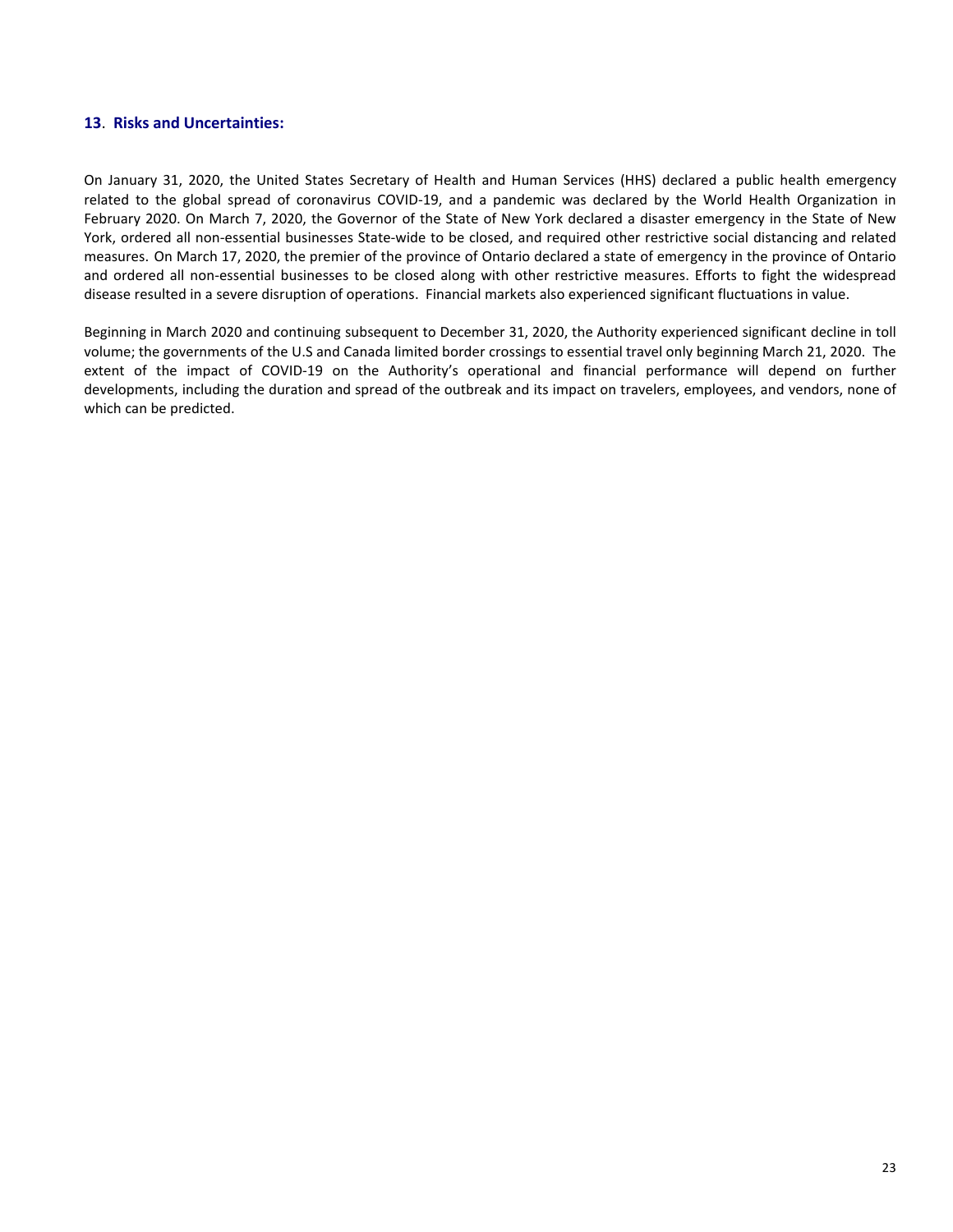| <b>Required Supplementary Information</b><br>Schedule of Changes in the Authority's Net Pension Asset and Related Ratios - Canadian Plan<br>(in thousands) |     |                   |                   |              |                |              |        |
|------------------------------------------------------------------------------------------------------------------------------------------------------------|-----|-------------------|-------------------|--------------|----------------|--------------|--------|
| As of the measurement date of December 31,                                                                                                                 |     | 2019              | 2018              | 2017         | 2016           | 2015         | 2014   |
| <b>Total pension liability</b>                                                                                                                             |     |                   |                   |              |                |              |        |
| Service cost                                                                                                                                               | \$  | $137 \frac{2}{7}$ | $156 \; \text{S}$ | $126 \pm 5$  | $124 \quad $5$ | $207 \; \S$  | 190    |
| Interest                                                                                                                                                   |     | 603               | 604               | 605          | 633            | 593          | 565    |
| Benefit payments, including refunds of employee contributions                                                                                              |     | (744)             | (750)             | (697)        | (750)          | (673)        | (565)  |
| Differences between expected and actual experience                                                                                                         |     | 77                | (217)             | 680          | 191            |              |        |
| Changes of assumptions                                                                                                                                     |     |                   |                   |              | 187            |              |        |
| Net change in total pension liability                                                                                                                      |     | 73                | (207)             | 714          | 385            | 127          | 190    |
| Total pension liability - beginning                                                                                                                        |     | 13,427            | 13,033            | 13,296       | 12,139         | 11,581       | 11,391 |
| Effect of foreign currency exchange rate changes                                                                                                           |     | 210               | 601               | (977)        | 772            | 431          |        |
| Total pension liability - ending                                                                                                                           | Ŝ.  | $13,710$ \$       | $13,427$ \$       | $13,033$ \$  | 13,296<br>-\$  | 12,139<br>Ŝ. | 11,581 |
| Plan fiduciary net position                                                                                                                                |     |                   |                   |              |                |              |        |
| <b>Employer contributions</b>                                                                                                                              | \$  | $282 \quad $$     | $411 \; \text{S}$ | 484 \$       | 498 \$         | 554 \$       | 647    |
| Net investment income (loss)                                                                                                                               |     | 1,660             | (64)              | 1,429        | 995            | 175          | 1,432  |
| Benefit payments, including refunds of employee contributions                                                                                              |     | (744)             | (750)             | (697)        | (750)          | (673)        | (565)  |
| Administrative expense                                                                                                                                     |     | (76)              | (101)             | (68)         | (24)           | (41)         | (19)   |
| Net change in plan fiduciary net position                                                                                                                  |     | 1,122             | (504)             | 1,148        | 719            | 15           | 1,495  |
| Plan fiduciary net position - beginning                                                                                                                    |     | 15,615            | 15,405            | 15,388       | 13,793         | 13,283       | 11,788 |
| Effect of foreign currency exchange rate changes                                                                                                           |     | 244               | 714               | (1, 131)     | 876            | 495          |        |
| Plan fiduciary net position - ending                                                                                                                       | \$. | 16,981 \$         | $15,615$ \$       | $15,405$ \$  | 15,388<br>-\$  | 13,793 \$    | 13,283 |
| Net pension asset - ending                                                                                                                                 | \$. | $3,271$ \$        | $2,188$ \$        | $2,372$ \$   | $2,092$ \$     | $1,654$ \$   | 1,702  |
| Plan fiduciary net position as a percentage of the total pension liability                                                                                 |     | 123.9%            | 116.3%            | 115.7%       | 115.7%         | 113.6%       | 114.7% |
| Covered payroll                                                                                                                                            | \$  | $930 \div$        | 895 \$            | $863 \; \xi$ | $965$ \$       | 949 \$       | 868    |
| Net pension asset as a percentage of covered payroll                                                                                                       |     | 351.7%            | 244.5%            | 275.0%       | 216.8%         | 174.2%       | 196.0% |
| Foreign currency exchange rate:                                                                                                                            |     | 1.28              | 1.30              | 1.36         | 1.26           | 1.34         | 1.39   |

*\* Data prior to 2014 is unavailable.*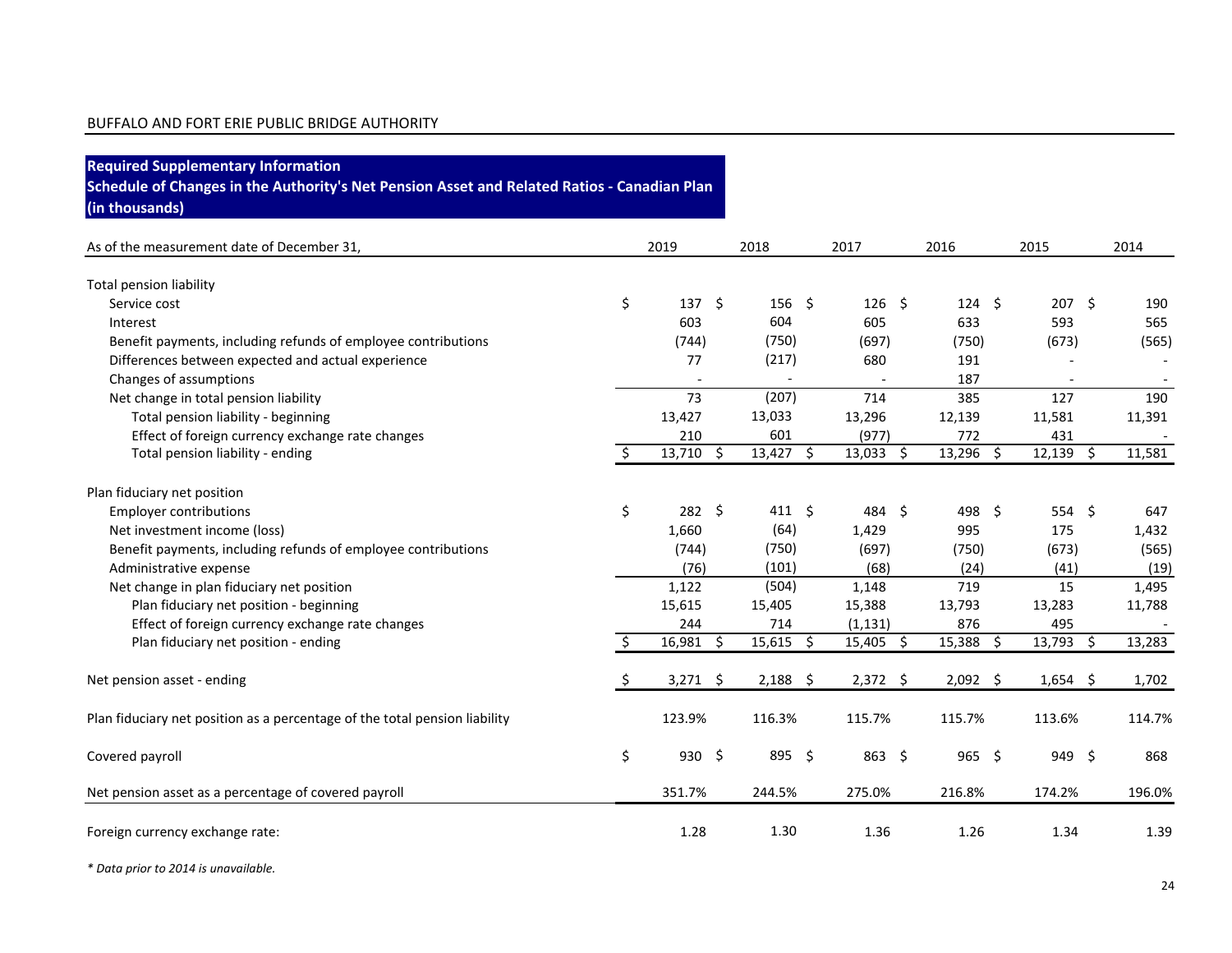| <b>Required Supplementary Information</b>                                               |    |             |                     |                  |                          |      |               |         |             |         |        |
|-----------------------------------------------------------------------------------------|----|-------------|---------------------|------------------|--------------------------|------|---------------|---------|-------------|---------|--------|
| Schedule of Changes in the Authority's Net Pension Asset and Related Ratios - U.S. Plan |    |             |                     |                  |                          |      |               |         |             |         |        |
| (in thousands)                                                                          |    |             |                     |                  |                          |      |               |         |             |         |        |
| As of the measurement date of December 31,                                              |    | 2019        |                     | 2018             | 2017                     | 2016 |               |         | 2015        |         | 2014   |
| <b>Total pension liability</b>                                                          |    |             |                     |                  |                          |      |               |         |             |         |        |
| Service cost                                                                            | \$ | 49          | -\$                 | $62 \quad $5$    | 84 \$                    |      | $138 \quad $$ |         | 283         | $\zeta$ | 267    |
| Interest                                                                                |    | 1,333       |                     | 1,281            | 1,289                    |      | 1,269         |         | 1,269       |         | 1,252  |
| Benefit payments, including refunds of employee contributions                           |    | (1,484)     |                     | (1,623)          | (1, 374)                 |      | (1,233)       |         | (1,610)     |         | (936)  |
| Difference between expected and actual experience                                       |    | 131         |                     | 485              |                          |      | 207           |         |             |         |        |
| Changes of assumptions                                                                  |    |             |                     | (1,094)          | $\overline{\phantom{0}}$ |      | 103           |         |             |         |        |
| Net change in total pension liability                                                   |    | 29          |                     | (889)            | (1)                      |      | 484           |         | (58)        |         | 583    |
| Total pension liability - beginning                                                     |    | 21,192      |                     | 22,081           | 22,082                   |      | 21,598        |         | 21,656      |         | 21,073 |
| Total pension liability - ending                                                        | Ŝ. | $21,221$ \$ |                     | $21,192$ \$      | 22,081 \$                |      | 22,082        | $\zeta$ | 21,598      | \$      | 21,656 |
| Plan fiduciary net position                                                             |    |             |                     |                  |                          |      |               |         |             |         |        |
| <b>Employer contributions</b>                                                           | \$ | 87          | $\ddot{\mathsf{s}}$ | 167 <sup>5</sup> | $157 \;$ \$              |      | $219$ \$      |         | $266$ \$    |         | 300    |
| Net investment income (loss)                                                            |    | 4,275       |                     | (856)            | 3,263                    |      | 854           |         | (657)       |         | 1,515  |
| Benefit payments, including refunds of employee contributions                           |    | (1, 484)    |                     | (1,623)          | (1, 374)                 |      | (1, 233)      |         | (1,610)     |         | (936)  |
| Administrative expense                                                                  |    | (124)       |                     | (133)            | (120)                    |      | (53)          |         | (65)        |         | (42)   |
| Net change in plan fiduciary net position                                               |    | 2,754       |                     | (2, 445)         | 1,926                    |      | (213)         |         | (2,066)     |         | 837    |
| Plan fiduciary net position - beginning                                                 |    | 22,586      |                     | 25,031           | 23,105                   |      | 23,318        |         | 25,384      |         | 24,547 |
| Plan fiduciary net position - ending                                                    | Ŝ. | 25,340 \$   |                     | 22,586 \$        | $25,031$ \$              |      | $23,105$ \$   |         | $23,318$ \$ |         | 25,384 |
| Net pension asset - ending                                                              | \$ | 4,119 \$    |                     | $1,394$ \$       | $2,950$ \$               |      | $1,023$ \$    |         | 1,720       | \$      | 3,728  |
| Plan fiduciary net position as a percentage of the total pension liability              |    | 119.4%      |                     | 106.6%           | 113.4%                   |      | 104.6%        |         | 108.0%      |         | 117.2% |
| Covered payroll                                                                         | \$ | 987 \$      |                     | $1,023$ \$       | $1,469$ \$               |      | $1,430$ \$    |         | $2,157$ \$  |         | 2,099  |
| Net pension asset as a percentage of covered payroll                                    |    | 417.3%      |                     | 136.3%           | 200.8%                   |      | 71.5%         |         | 79.7%       |         | 177.6% |

*\* Data prior to 2014 is unavailable.*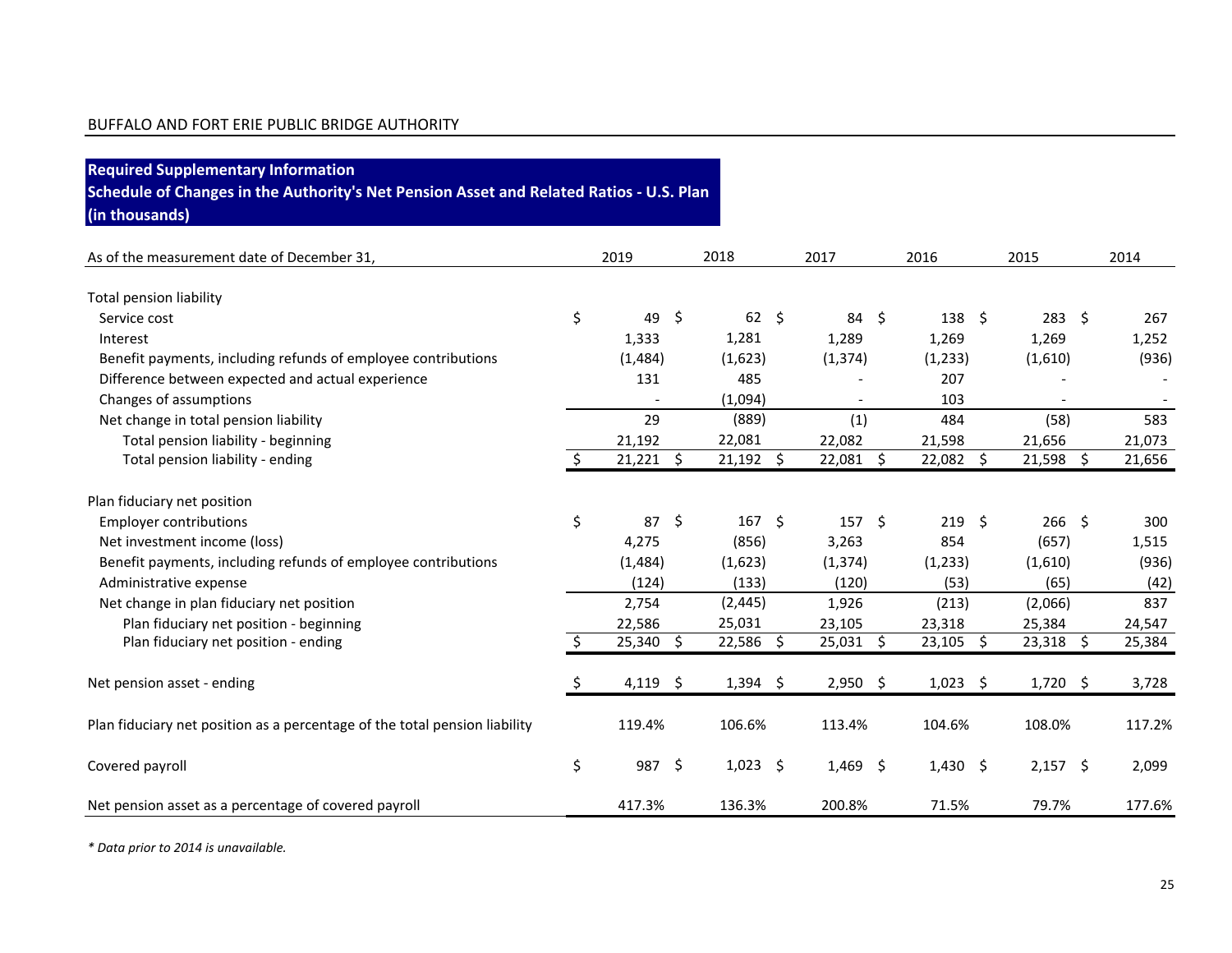**Required Supplementary Information Schedule of Canadian Plan Contributions (in thousands)**

| December 31,                                          | 2020                     | 2019                 | 2018 |                          | 2017                           | 2016                           |     | 2015   |
|-------------------------------------------------------|--------------------------|----------------------|------|--------------------------|--------------------------------|--------------------------------|-----|--------|
| Actuarially determined contribution                   | \$<br>$341 \; \text{S}$  | $298 \quad $$        |      | 415 \$                   | 523                            | \$<br>468 \$                   |     | 534    |
| Contributions in relation to the                      |                          |                      |      |                          |                                |                                |     |        |
| actuarially determined contribution                   | 341                      | 298                  |      | 415                      | 523                            | 468                            |     | 534    |
| Contribution deficiency (surplus)                     | $\overline{\phantom{0}}$ | \$<br>$\blacksquare$ | \$   | $\overline{\phantom{a}}$ | \$<br>$\overline{\phantom{a}}$ | \$<br>$\overline{\phantom{a}}$ | \$. |        |
| Covered payroll                                       | \$<br>$930 \div$         | 895 \$               |      | $863 \; \xi$             | 965                            | \$<br>949 \$                   |     | 868    |
| Contributions as a percentage of covered payroll      | 36.67%                   | 33.30%               |      | 48.12%                   | 54.19%                         | 49.30%                         |     | 61.50% |
| Foreign currency exchange rate:                       | 1.28                     | 1.30                 |      | 1.36                     | 1.26                           | 1.34                           |     | 1.39   |
| The following is a summary of changes of assumptions: |                          |                      |      |                          |                                |                                |     |        |
| Inflation                                             | 2.25%                    | 2.25%                |      | 2.25%                    | 2.25%                          | 2.25%                          |     | 2.25%  |
| Salary increases                                      | 2.75%                    | 2.75%                |      | 2.75%                    | 2.75%                          | 2.75%                          |     | 2.75%  |
| Investment rate of return                             | 4.50%                    | 4.50%                |      | 4.50%                    | 5.00%                          | 5.00%                          |     | 5.00%  |
| Cost of living adjustments                            | 0.93%                    | 1.11%                |      | 0.78%                    | 0.67%                          | 1.01%                          |     | 1.01%  |
| Discount rate                                         | 4.50%                    | 4.50%                |      | 4.50%                    | 5.00%                          | 5.00%                          |     | 5.00%  |

*\* Data prior to 2015 is unavailable.*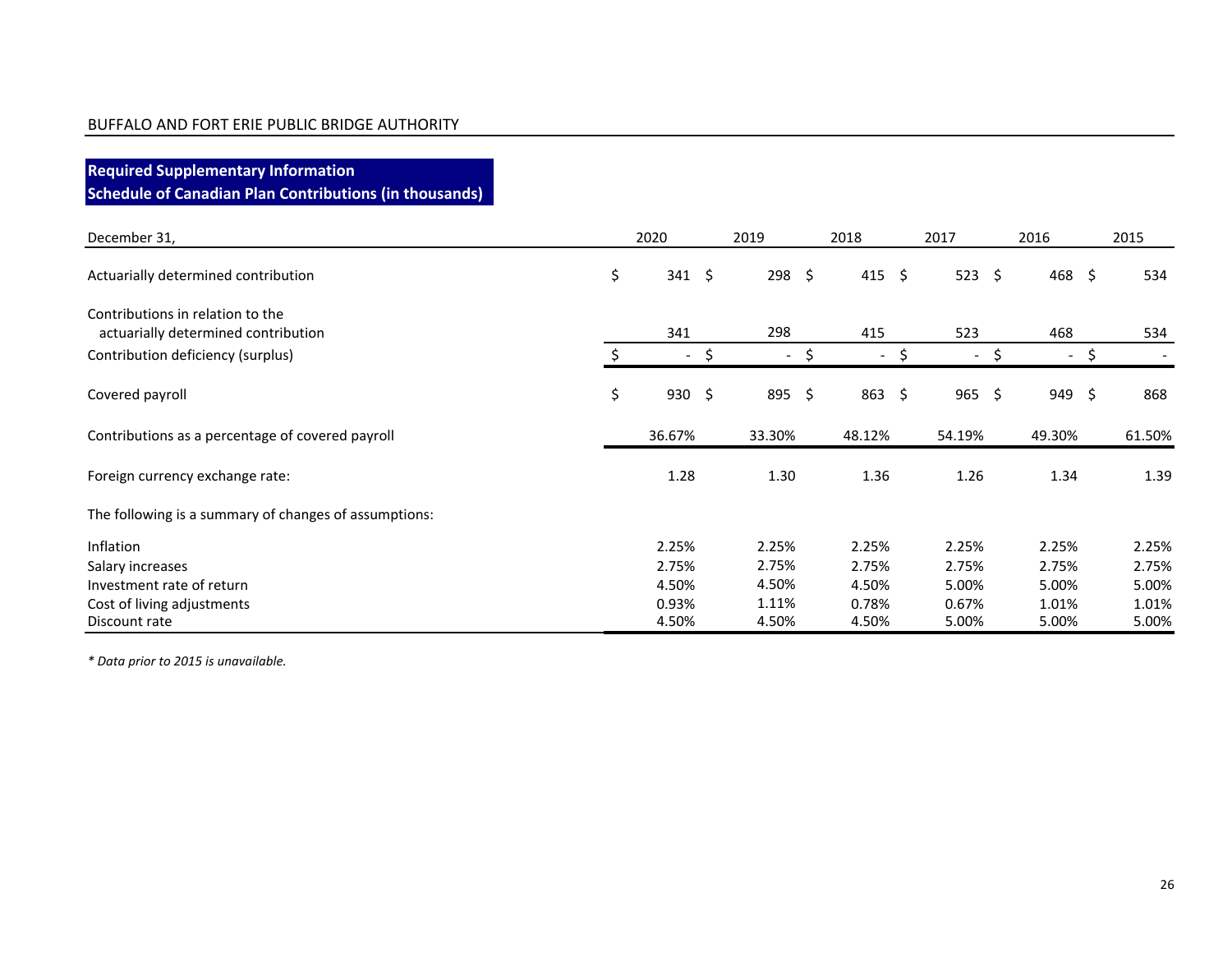**Required Supplementary Information Schedule of U.S. Plan Contributions (in thousands)**

| December 31,                                                            | 2020                     | 2019         | 2018                           |    | 2017                     |   | 2016        | 2015   |
|-------------------------------------------------------------------------|--------------------------|--------------|--------------------------------|----|--------------------------|---|-------------|--------|
| Actuarially determined contribution                                     | \$<br>$97 \quad $5$      | $92 \quad $$ | $166 \; \xi$                   |    | $157 \; \S$              |   | $286 \; \S$ | 270    |
| Contributions in relation to the<br>actuarially determined contribution | 97                       | 92           | 166                            |    | 157                      |   | 219         | 266    |
| Contribution deficiency (surplus)                                       | $\overline{\phantom{a}}$ | $\sim$       | \$<br>$\overline{\phantom{0}}$ | S  | $\overline{\phantom{a}}$ | Ś | $67 \;$ \$  | 4      |
| Covered payroll                                                         | \$<br>987                | \$<br>1,023  | \$<br>1,469                    | \$ | $1,430$ \$               |   | $2,157$ \$  | 2,099  |
| Contributions as a percentage of covered payroll                        | 9.83%                    | 8.99%        | 11.30%                         |    | 10.98%                   |   | 10.15%      | 12.67% |
| The following is a summary of changes of assumptions:                   |                          |              |                                |    |                          |   |             |        |
| <b>Inflation</b>                                                        | 2.75%                    | 2.75%        | 2.75%                          |    | 2.75%                    |   | 2.75%       | 2.75%  |
| Salary increases                                                        | 2.75%                    | 2.75%        | 2.75%                          |    | 2.75%                    |   | 2.75%       | 2.75%  |
| Investment rate of return                                               | 6.50%                    | 6.50%        | 6.00%                          |    | 6.00%                    |   | 6.00%       | 6.00%  |
| Cost of living adjustments                                              | 0.85%                    | 1.14%        | 0.73%                          |    | 0.73%                    |   | 0.83%       | 0.83%  |
| Discount rate                                                           | 6.50%                    | 6.50%        | 6.00%                          |    | 6.00%                    |   | 6.00%       | 6.00%  |

*\* Data prior to 2015 is unavailable.*